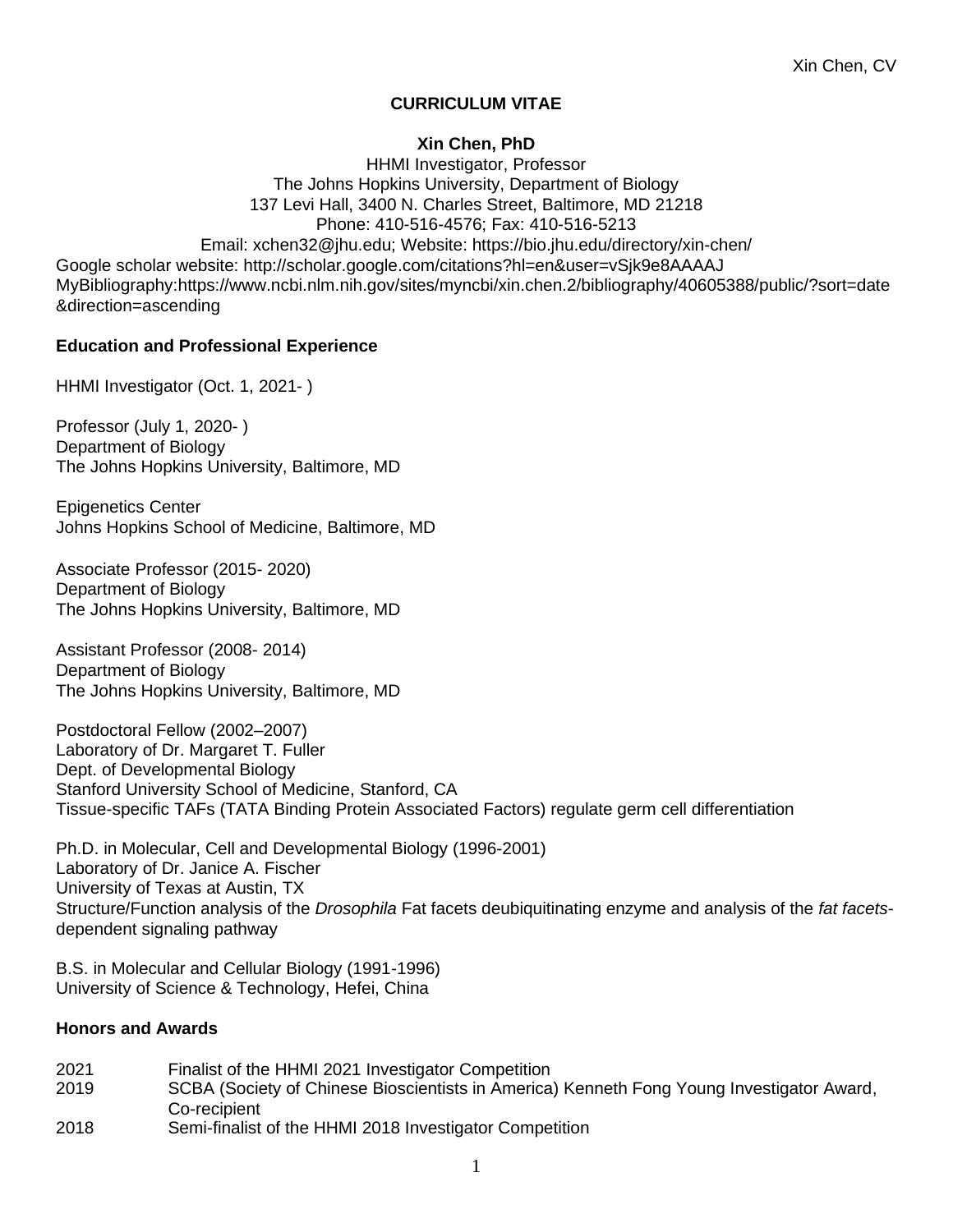| 2017<br>2017  | Johns Hopkins Discovery Award with Drs. Jie Xiao and Taekijp Ha<br>Finalist of the President's Frontier Award, Johns Hopkins University |
|---------------|-----------------------------------------------------------------------------------------------------------------------------------------|
| 2016          | Finalist for the 2016 Blavatnik National Awards for Young Scientists                                                                    |
| 2016          | Howard Hughes Medical Institute, Bill & Melinda Gates Foundation,                                                                       |
|               | and the Simons Foundation Faculty Scholar                                                                                               |
| 2016          | Finalist of the President's Frontier Award, Johns Hopkins University                                                                    |
| 2015          | Inaugural Catalyst Award, Zanvyl Krieger School of Arts and Sciences,                                                                   |
|               | <b>Johns Hopkins University</b>                                                                                                         |
| 2009-2014     | David and Lucile Packard Fellowship for Science and Engineering                                                                         |
| 2011-2012     | Dean's Award for Excellence in Scholarship, Zanvyl Krieger School of Arts and                                                           |
|               | Sciences, Johns Hopkins University                                                                                                      |
| 2009-2011     | Basil O'Connor Starter Scholar Research Award, March of Dimes                                                                           |
| 2008-2011     | The 49 <sup>th</sup> Mallinckrodt Scholar, Edward Mallinckrodt Jr. Foundation                                                           |
| $2006 - 2010$ | NIH Pathway to Independence (PI) Award (K99/R00)                                                                                        |
| $2005 - 2006$ | Leukemia and Lymphoma Society Special Fellow, Stanford, CA                                                                              |
| 2005          | NIH NRSA Postdoctoral Fellowship, NICHD (declined)                                                                                      |
| 2002          | Outstanding Dissertation award from Graduate School, University of Texas, Austin. One                                                   |
|               | of four awardees for academic years 2001 -2002, UT, Austin                                                                              |
| 1996 - 1998   | Molecular Biology Institute Fellowship for Predoctoral Studies, UT, Austin                                                              |
| 1995          | The Eighth Zhang Zhong-Zhi Technology Scholarship, USTC, China                                                                          |
| 1991          | The Fourth Zhang Zhong-Zhi Technology Scholarship in honor of First Place in the                                                        |
|               | National-wide College Entrance Examination in Auhui province, USTC, China                                                               |

#### **Grants Current:**

Principle Investigator (PI):

- 2018- 2023 National Institutes of Health, NIGMS, MIRA R35 GM127075-01, Chen (PI) *Study epigenetic inheritance during development and across generations using multiple model organisms* Annual direct cost: \$220,708
- 2020- 2025 National Institutes of Health, NICHD, R01 HD102474-01, Chen (PI) *Epigenetic Regulation of Germ Cell Differentiation from a Stem Cell Lineage* Annual direct cost: \$215,000
- 2021- 2028 Howard Hughes Medical Institute, Investigator, Chen (PI) *Deciphering dynamic epigenetic regulation in cell fate determination using multiple model organisms*

# **Completed:**

- 2016- 2021 Howard Hughes Medical Institute, Bill & Melinda Gates Foundation, and the Simons Foundation Faculty Scholars
- 2009- 2014 The David and Lucile Packard Foundation, No cost extension 2014- 2021 *Single-cell analyses of gene expression and chromatin structure in programming germline stem cells*
- 2014- 2018 National Institutes of Health, NIGMS R01GM112008 *Molecular and cellular mechanisms underlying asymmetric histone inheritance* Co-PI: Dr. Jie Xiao, JHMI
- 2015- 2017 National Institutes of Health, NICHD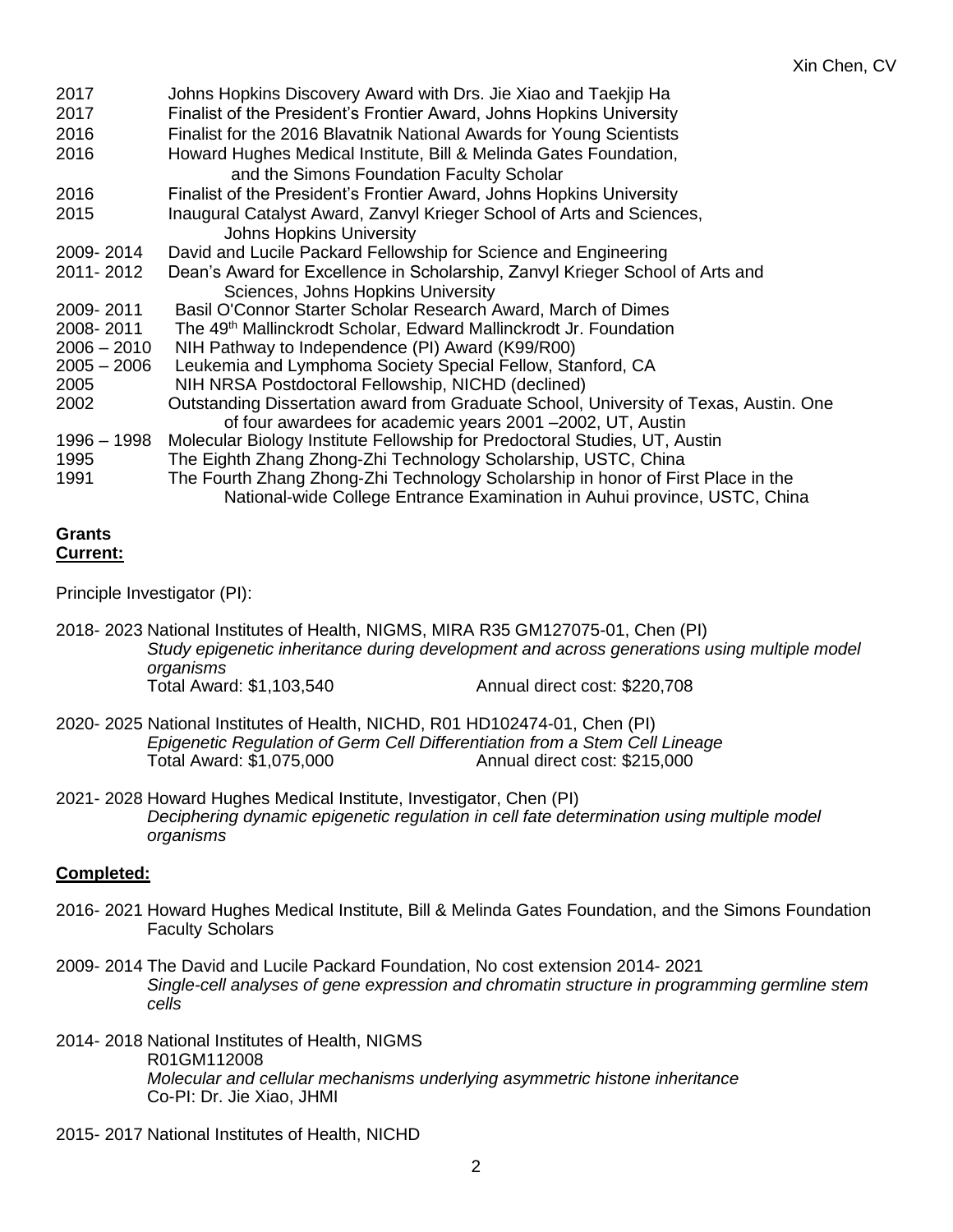R21HD084959, No cost extension 2017- 2018 *Study the generality of asymmetric histone inheritance*

- 2011-2016 National Institutes of Health, NICHD R01 HD065816 *Epigenetic regulation of germ cell differentiation in a stem cell lineage*
- 2010-2013 National Institutes of Health, NICHD R21HD065089 *Epigenetic inheritance in germline stem cell lineage*
- 2008-2012 Edward Mallinckrodt Jr. Foundation Young Investigator Award *Characterization of single-cell transcriptome in an adult stem cell lineage*
- 2009-2011 American Federation for Aging Research Grant *Histone turnover during stem cell homeostasis and aging*
- 2009-2011 March of Dimes, Basil O'Connor Starter Scholar Research Award *Dissection of germ cell terminal differentiation program*
- 2008-2011 National Institutes of Health, NICHD R00HD055052 *Epigenetic Regulation of Germ Cell Differentiation from a Stem Cell Lineage*

#### **Publications**

#### **Independent stage:**

#### **Peer-reviewed Research Papers:**

1. Ranjan, R.<sup>#,\*</sup>, Snedeker, J.<sup>#</sup>, Wooten, M.<sup>#</sup>, Chu, C., Bracero, S., Mouton, T. and Chen, X.<sup>\*</sup> (2022) Differential condensation of sister chromatids coordinates with Cdc6 to ensure distinct cell cycle progression in *Drosophila*  male germline stem cell lineage, Developmental Cell, https://authors.elsevier.com/sd/article/S1534- 5807(22)00247-7 ( # : equal contribution; \* : co-corresponding)

2. Kahney, E.W., Zion, E. H., Sohn, L., Viets-Layng, K., Johnston, R. and **Chen, X.** (2021) Characterization of histone inheritance patterns in the *Drosophila* female germline, EMBO Reports, 22(7): e51530, PMCID: PMC8406404.

3. Ranjan, R.\* and **Chen, X.**\* (2021) Super-resolution live cell imaging of subcellular structures. Journal of Visualized Experiments (JoVE), doi: 10.3791/61563, video at: https://www.jove.com/v/61563, PMCID: PMC8197282. (\* co-corresponding authors) Note: this is a peer-reviewed method paper.

4. Bohrer, C.H., Yang, X-X, Weng, X., Tenner, B., Thakur, S., McQuillen, R., Ross, B., Wooten, M., **Chen, X.**, Lakadamyali, M., Zhang, J., Roberts, E., and Xiao, J. (2021) A Pairwise Distance Distribution Correction (DDC) algorithm to eliminate blinking-caused artifacts in super-resolution microscopy, Nature Methods, 18, 669–677. PMCID: PMC9040192.

5. Ma, B. Trieu, T., Habib, S. and **Chen, X.** (2020) Establishing mouse embryonic stem cells as a system to study histone inheritance pattern at single-cell resolution, **STAR Protocols**, 1,100178, https://doi.org/10.1016/j.xpro.2020.100178. PMCID: PMC7757403 Note: this is a peer-reviewed protocol paper.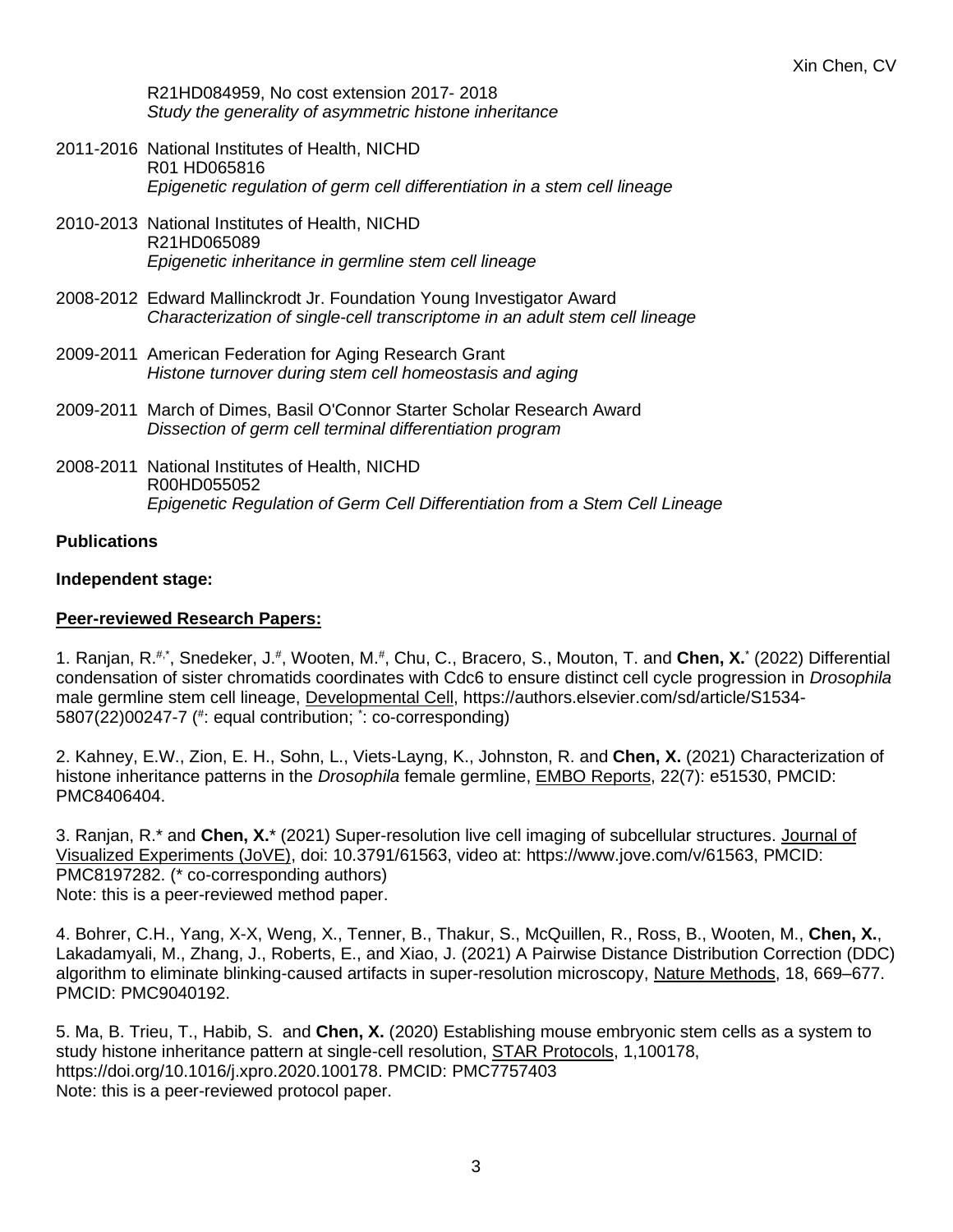6. Ma, B., Trieu, T., Cheng, J., Zhou, S., Tang, Q., Xie, J., Liu, J., Zhao, K., Habib, S. and **Chen, X.** (2020) Differential histone distribution patterns in induced asymmetrically dividing mouse embryonic stem cells, Cell Reports, 32, 108003. Recommended in Faculty Opinions. PMCID: PMC7962874

7. Shi, Z.\*, Lim, C.\*, Tran, V., Cui, K., Zhao, K. and **Chen, X.** (2020) Single-cyst transcriptome analysis of *Drosophila* male germline stem cell lineage, Development, 147 (8): dev184259. PMCID: PMC7174844 (\* equal contribution).

8. Wooten, M., Li, Y.\*, Snedeker, J.\*, Nizami, Z., Gall, J., and **Chen, X.** (2020) Superresolution imaging of chromatin fibers to visualize epigenetic information on replicative DNA, Nature Protocols, 15:1188-1208. PMCID: PMC7255620 (\* equal contribution). Note: this is a peer-reviewed protocol paper.

9. Ranjan, R., Snedeker, J., and **Chen, X.** (2019) Asymmetric centromeres differentially coordinate with mitotic machinery to ensure biased sister chromatid segregation in germline stem cells, Cell Stem Cell, 25:666-681 e665. PMCID: PMC6842444. Featured in Faculty of 1000 Biology.

10. Wooten, M., Snedeker, J.\*, Nizami, Z.\*, Yang, X-X\*, Ranjan, R., Urban, E., Kim, J-M., Gall, J., Xiao, J. and **Chen, X.** (2019) Asymmetric histone inheritance *via* strand specific incorporation and biased replication fork movement, Nature Structural & Molecular Biology, 26: 732–743. PMCID: PMC6684448. (\* equal contribution) Featured in Faculty of 1000 Biology.

11. Feng, L., Shi, Z.\*, Xie, J.\*, Ma, B.\* and **Chen, X.** (2018) Enhancer of Polycomb maintains germline activity and genome integrity in *Drosophila* testis, Cell Death & Differentiation, 25(8):1486-1502, PMCID: PMC6113212 (\* equal contribution).

12. Phatarphekar, A., Su, Q., Eun, S., **Chen, X.** and Rokita, S. (2018) The importance of a halotyrosine dehalogenase for *Drosophila* fertility, Journal of Biological Chemistry 293:10314-10321, PMCID: PMC6028978.

13. Feng, L., Shi, Z. and **Chen, X.** (2017) Enhancer of Polycomb coordinates multiple signaling pathways to promote both cyst and germline stem cell differentiation in *Drosophila* adult testis, PLoS Genetics 13:e1006571. PMCID: PMC5308785.

14. Eun, S.\*, Feng, L.\*, Cedeno-Rosario, L., Gan, Q., Wei, G., Cui, K., Zhao, K., and **Chen, X.** (2017) Polycomb group gene E(z) is required for spermatogonial dedifferentiation in *Drosophila* adult testis, Journal of Molecular Biology, 429:2030-2041, PMCID: PMC5516936 (\* equal contribution).

15. Lim, C., Gandhi, S., Biniossek,M., Feng, L., Schilling, O., Urban, S. and **Chen, X.** (2015) An aminopepetidase acts in the *Drosophila* testicular niche for germline stem cell maintenance and spermatogonial dedifferentiation, Cell Reports, 13(2):315-325. PMCID: PMC4607668.

16. Xie, J., Wooten, M., Tran, V., Chen, B-C., Pozmanter, C., Simbolon, C., Betzig, E. and **Chen, X.** (2015) Histone H3 Threonine phosphorylation regulates asymmetric histone inheritance in the *Drosophila* male germline, Cell, 163(4): 920–933. PMCID: PMC4636931. Featured in Faculty of 1000 Biology. Previewed by Pirrotta, V. (2015) Histone Marks Direct Chromosome Segregation, *Cell*, 163(4): 792–793. Highlighted by Strzyz, P. (2015) Stem cells: Histone mark of stemness. Nat Rev Mol Cell Biol., 16(12):703.

17. Tarayrah, L.<sup>\*,#</sup>, Li, Y. \*, Eun, S., Shi, Z., Gan, Q. and Chen, X.<sup>#</sup> (2015) Histone demethylase Lid maintains germline stem cells through regulating JAK-STAT signaling pathway activity, Biology Open, 4(11):1518-1527 (\* equal contribution; # co-corresponding authors). PMCID: PMC4728359.

18. Eun, S., Shi, Z., Cui, K., Zhao, K. and **Chen, X.** (2014) A non-cell autonomous role of E(z) to prevent germ cells from turning on a somatic cell marker. Science, 343(6178):1513-1516, PMCID: PMC4040133. Featured in Faculty of 1000 Biology.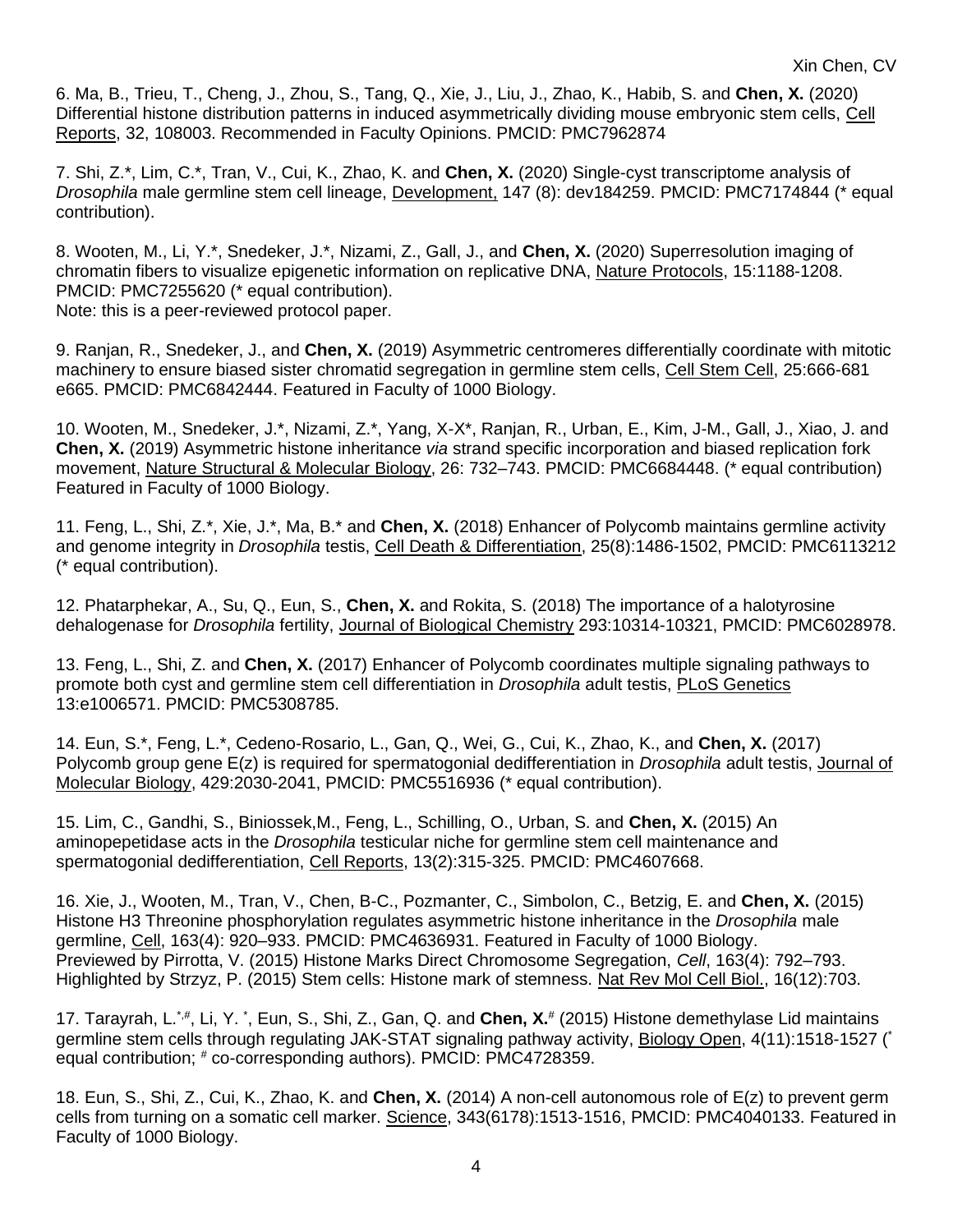19. Eun, S., Stoiber, P.M., Wright, H. J., McMurdie, K.E., Choi, C.H., Gan, Q., Lim, C., **Chen, X.** (2013) MicroRNAs downregulate Bag of marbles to ensure proper terminal differentiation in *Drosophila* male germline lineage. Development, 140: 23-30, PMCID: PMC3513990.

20. Tarayrah, L., Herz, H-M., Shilatifard, A. and **Chen, X.** (2013) Histone demethylase dUTX directly antagonizes JAK-STAT signaling to maintain the *Drosophila* testis niche architecture. Development, 140: 1014- 1023, PMCID: PMC3583039. Featured article "In this issue".

21. Chen, H-Y., **Chen, X.** and Zheng, Y-X. (2013) The nuclear lamina regulates germline stem cell niche organization via modulation of EGFR signaling. Cell Stem Cell, 13 (1):73–86, PMCID: PMC3703100.

22. Tran, V.\*, Lim, C.\*, Xie, J. and **Chen, X.** (2012) Asymmetric division of *Drosophila* male germline stem cell shows asymmetric histone distribution. Science, 338(6107): 679-682, PMCID: PMC3532436 (\* equal contribution). Featured in Faculty of 1000 Biology.

23. Tran, V., Gan, Q. and **Chen, X.** (2012) Chromatin immunoprecipitation (ChIP) using *Drosophila* tissue. Journal of Visualized Experiments (JoVE), PMCID: PMC3460569. Note: this is a peer-reviewed method paper.

24. Cuddapah, S.\*, Roh, T-Y., Cui, K., Fuller, M.T., Zhao, K. and **Chen, X.**\* (2012) A novel human polycomb binding site acts as a functional polycomb response element in *Drosophila*, PLoS One 7(5):e36365, PMCID: PMC3343078. (\* co-corresponding authors).

25. **Chen, X.\*,** Lu, C., Morillo Prado, J. R., Eun, S. and Fuller, M.T.\* (2011) Sequential changes at differentiation gene promoters as they become active in a stem cell lineage. Development 138: 2441-2450, PMCID: PMC3100706. Featured article "In this issue".

\*: I am the co-corresponding author of this paper; a postdoc Suk Ho Eun in my lab contributed to this work and is a co-author of this paper.

26. Gan, Q\*, Chepelev, I\*, Wei, G, Tarayrah, L, Cui, K, Zhao, K and **Chen, X.** (2010) Dynamic regulation of alternative splicing and chromatin structure in *Drosophila* gonads revealed by RNA-seq. Cell Research 20(7): 763-783. PMCID: PMC2919574 (\* equal contribution).

27. Gan, Q, Schones, DE, Eun, S, Wei, G, Cui, K, Zhao, K and **Chen, X.** (2010) Monovalent and unpoised status of most genes in undifferentiated cell-enriched *Drosophila* testis. Genome Biology 11(4):R42. PMCID: PMC2884545.

#### **Research Papers Submitted or In Revision:**

28. Zion, E. and **Chen, X.** Asymmetric histone inheritance regulates stem cell fate in *Drosophila* midgut, submitted to Cell Reports, biorxiv, doi: https://doi.org/10.1101/2020.08.15.252403.

29. Gleason, R.J.\*, Semancik, C.S., Lakshminarayanan, G. and **Chen, X.**\* Developmentally programmed epigenome regulates cellular plasticity at the parental-to-zygote transition, under revision at Science Advances, bioRxiv: [https://biorxiv.org/cgi/content/short/2022.03.01.482564v1.](https://biorxiv.org/cgi/content/short/2022.03.01.482564v1) (\*: co-corresponding) Preprint highlighted at Prelights: [https://prelights.biologists.com/highlights/developmentally-programmed](https://prelights.biologists.com/highlights/developmentally-programmed-epigenome-regulates-cellular-plasticity-at-the-parental-to-zygote-transition/)[epigenome-regulates-cellular-plasticity-at-the-parental-to-zygote-transition/](https://prelights.biologists.com/highlights/developmentally-programmed-epigenome-regulates-cellular-plasticity-at-the-parental-to-zygote-transition/)

## **Reviews and Book Chapters:**

30. Urban, J.\*, Ranjan, R.\* and **Chen, X.** (2022) Asymmetric Inheritance of Histones/Chromatin, Annual Review of Genetics, Volume 56, in press, [https://doi.org/10.1146/annurev-genet-072920-125226.](https://doi.org/10.1146/annurev-genet-072920-125226) (\* equal contribution)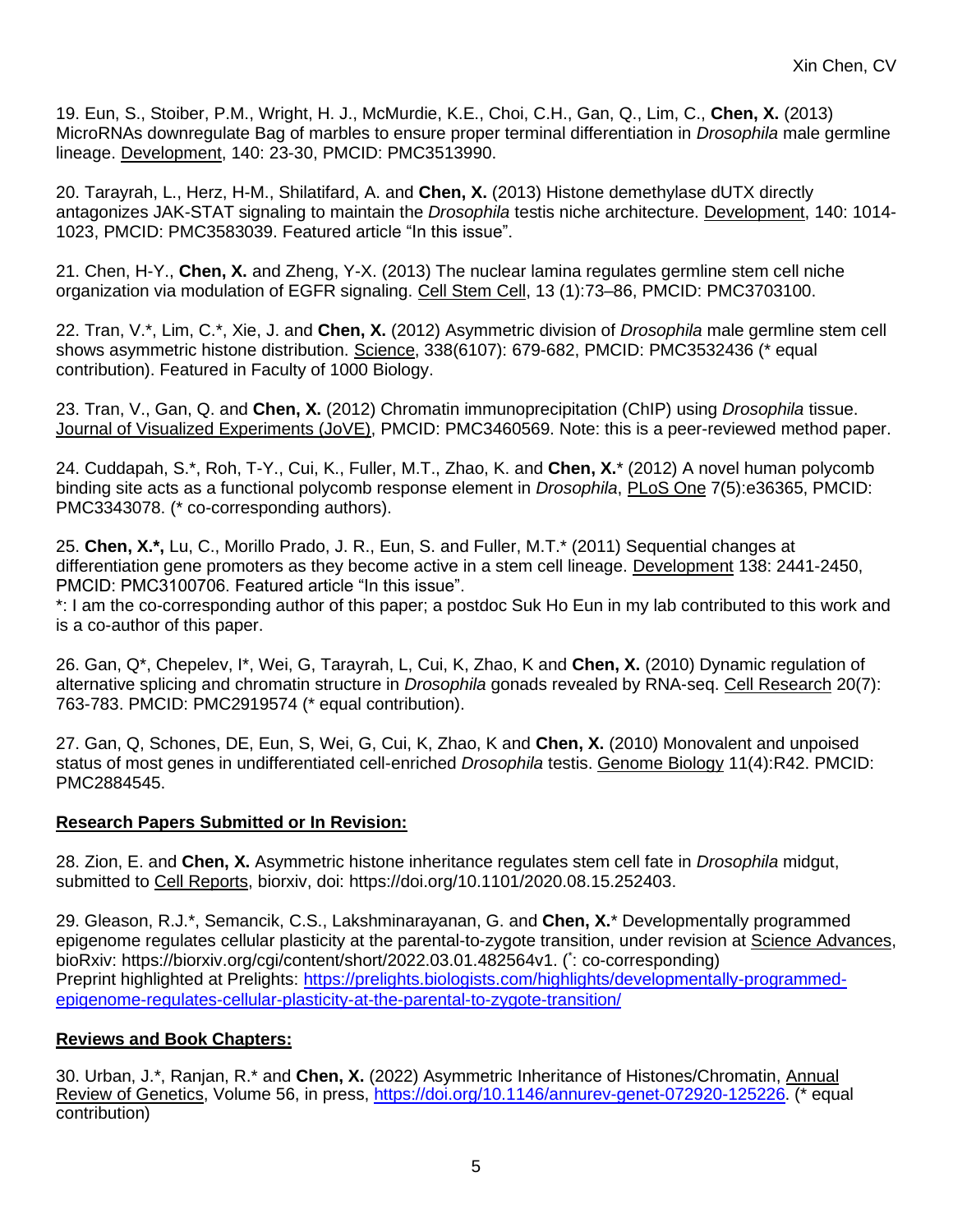31. Ranjan, R. \* and **Chen, X.**\* (2021) Mitotic drive in asymmetric epigenetic inheritance, Biochemical Society Transactions, Portland Press, in press. (\* equal contribution as co-corresponding authors)

32. Vidaurre, V. and **Chen, X.** (2021) Epigenetic regulation in *Drosophila* female and male germline, Developmental Biology, 473:105-118. PMCID: PMC7992187.

33. Zion, E.\* and **Chen, X.**\* (2021) Asymmetric Epigenetic Inheritance, The Biochemist, 43 (1): 14–19. (\* cocorresponding authors), PMCID: PMC8330550.

34. Zion, E.\*, Chandrasekhara, C.\* and **Chen, X.** (2020) Asymmetric inheritance of epigenetic states in asymmetrically dividing stem cells, Current Opinion in Cell Biology, 67: 27-36, PMCID: PMC7736099 (\* equal contribution)

35. Urban, J. and **Chen, X.** (2020) Stem cells and their niches in *Drosophila*, invited review for eLS (the premier online reference in the life sciences published by Wiley), In: eLS. John Wiley & Sons, Ltd: Chichester. doi: 10.1002/9780470015902.a0021854.pub2.

36. Wooten, M.\*, Ranjan, R.\* and **Chen, X.** (2020) Asymmetric histone distribution in stem cells. Invited review to Trends in Genetics, 36(1): 30-43. (\* equal contribution) PMCID: PMC6925335.

37. Kahney, E.\*, Snedeker, J.\* and **Chen, X.** (2019) Regulation of *Drosophila* germline stem cells. Current Opinion in Cell Biology 60:27-35. PMCID: PMC6756965.

38. Gleason, R.J.\*, Anand, A.\*, Kai T.§ and **Chen, X.**§ (2018) Protecting and diversifying the germline, invited review to FlyBook Genetics, 208 (2): 435-471, PMCID: PMC5788515 (\* equal contribution; § co-corresponding authors).

39. Kahney, E.\*, Ranjan, R.\*, Gleason, R.J. \* and **Chen, X**. (2017) Symmetry from asymmetry or asymmetry from symmetry? Cold Spring Harb Symp Quant Biol. 82:305-318, PMC6245645 (\* equal contribution).

40. Xie, J.\*, Wooten, M.\*, Tran, V. and **Chen, X.** (2017) Breaking symmetry — asymmetry histone inheritance in stem cells, invited review to Trends in Cell Biology, 27:527-540, PMCID: PMC5476491 (\* equal contribution).

41. Snedeker, J.\*,#, Wooten, M.\*,# and Chen, X.<sup>#</sup> (2017) The inherent asymmetry of DNA replication, Annual Review of Cell and Developmental Biology, 33:291-318, PMCID: PMC5695668 (\* equal contribution;  $\frac{1}{r}$ cocorresponding authors).

42. Feng, L.J. and **Chen, X.** (2015) Epigenetic Regulation of Germ Cells— Remember or Forget? Invited review to Current Opinion in Genes and Development 31:20-27. PMCID: PMC4470759.

43. Chepelev, I. and **Chen, X.** (2013) Alternative splicing switching in stem cell lineages. Invited review to Frontiers in Biology 8(1):50-59. PMCID: PMC3566875.

44. Tran, V.\*, Feng, L.J.\* and **Chen, X.** (2013) Asymmetric distribution of histones during *Drosophila* male germline stem cell asymmetric divisions. Invited review to Chromosome Research 21(3):255-269, PMCID: PMC4008969 (\* equal contribution).

45. Tarayrah, L.\* and **Chen, X.**\* (2013) Epigenetic regulation in adult stem cells and cancers. Invited review to Cell and Bioscience, 3:41. PMCID: PMC3852361 (\* equal contribution)

46. Lim, C.\*, Tarayrah, L.\* and **Chen, X.** (2012) Transcriptional regulation during *Drosophila* spermatogenesis. Invited review to Spermatogenesis 2(3):158-166, PMCID: PMC3469439. (\* equal contribution)

47. Eun, S\*, Gan, Q\* and **Chen, X.** (2010) Epigenetic regulation of germ cell differentiation. Invited review to Current Opinion in Cell Biology 22, 737-743. PMCID: PMC2993805. (\* equal contribution)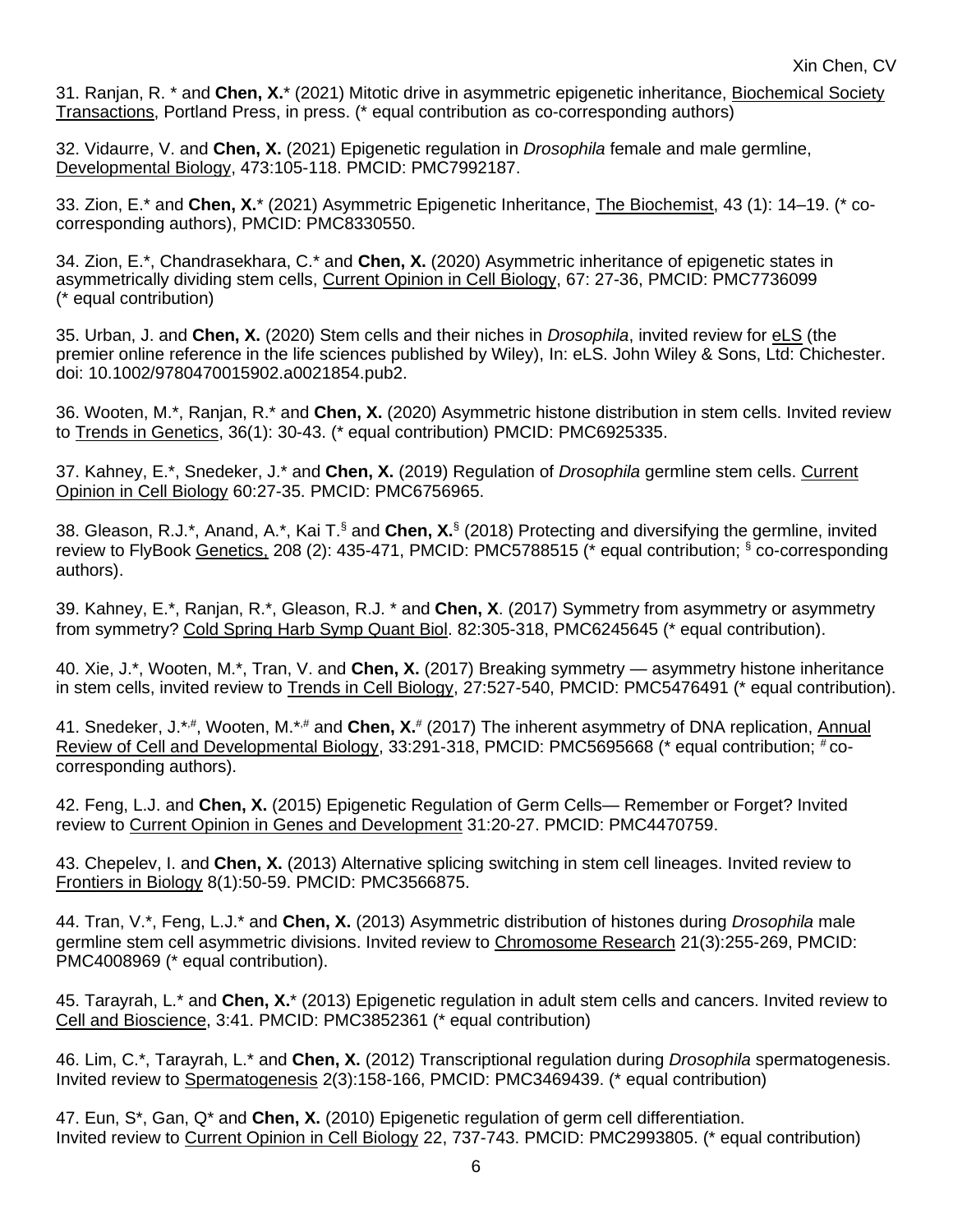48. **Chen, X.** (2008) Stem cells- what can we learn from flies? Invited review to Fly 2-1: 19- 28.

#### **Review Papers Submitted:**

49. Gleason, R.J. **Chen, X.** Epigenetic inheritance in animals and plants: Roles in buffering genetic and environmental perturbations during germ-cell and totipotency cycles. Current Opinion in Genetics & Development, in preparation for submission by Aug. 15, 2022.

#### **Postdoc stages (all research papers):**

50. Barckmann, B., **Chen, X.,** Jayaramaiah-Raja, S., Kaiser, S., Rathke, C., Fuller, M.T., Renkawitz-Pohl, R. (2013) Three levels of regulation lead to protamine and Mst77F expression in *Drosophila*. Developmental Biology 377:33-45, PMCID: PMC4154633.

51. Morillo Prado, J. R., **Chen, X.** and Fuller, M.T. (2012) Polycomb group genes *Psc* and *Su(z)2* maintain somatic stem cell identity and activity in *Drosophila*. PLoS One 7(12):e52892, PMCID: PMC3528704.

52. Kracklauer, M.P., Wiora, H.M., Deery, W.J., **Chen, X.,** Bolival, B., Romanowicz, D., Simonette, R.A., Fuller, M.T., Fischer, J.A. and Beckingham, K.M. (2010) The *Drosophila* SUN protein Spag4 cooperates with the coiled-coil protein Turi Gagarin to maintain association of the basal body and spermatid nucleus. Journal of Cell Science 123 (16): 2763- 2772. PMCID: PMC2915878.

53. Krishnamoorthy, T., **Chen, X.**, Govin, J., Cheung, W.L., Dorsey, J., Schindler, K., Winter, E., Allis, C. D., Khochbin, S., Fuller, M. T., and Berger, S. L. (2006) Phosphorylation of histone H4 Ser1 regulates sporulation in yeast and is conserved in fly and mouse spermatogenesis.

Genes and Development, 20: 2580–2592. One of the cover stories.

- This paper was commented by Wendt K.D. and Shilatifard in *Genes and Development* (2006) 20: 2487–2491.

54. **Chen, X.**, Hiller, M., Sancak, Y. and Fuller, M. T. (2005) Tissue specific TAFs counteract Polycomb to turn on terminal differentiation. Science 310: 869- 872.

- This paper was reviewed by Ringrose, L. in BioEssays (2006) 28:330-334; and featured in Faculty of 1000 Biology.

55. Hiller, M., **Chen, X.**, Pringle, M.J., Suchorolski, M., Sancak, Y., Viswanathan, S., Bolival, B., Marino, S. and Fuller, M.T. (2004) Testis-specific TAF homologs collaborate to control a tissue-specific transcription program. Development 131: 5297-5308.

## **Graduate student stages (all research papers):**

56. Overstreet, E., **Chen, X.**, Wendland, B., and Fischer, J. A. (2003) Either part of a *Drosophila* Epsin protein, divided after the ENTH domain, functions in endocytosis of Delta in the developing eye. Current Biology 13: 854-860.

57. **Chen, X.** and Fischer, J. A. (2002) A P element transformation vector for high levels of gene expression in germline cells of the ovary and undifferentiated cells in the developing eye of *Drosophila*. Plasmid 47: 61- 65.

58. **Chen, X.**, Zhang, B. and Fischer, J. A. (2002) A specific protein substrate for deubiquitinating enzyme: Liquid facets is the substrate of Fat facets. Genes and Development 16: 289-294. - One of the cover stories.

59. **Chen, X.**, Overstreet, E., Wood, S. A. and Fischer, J. A. (2000) On the conservation of function of the *Drosophila* Fat facets deubiquitinating enzyme and Fam, its mouse homolog. Dev. Genes Evol. 210: 603-610.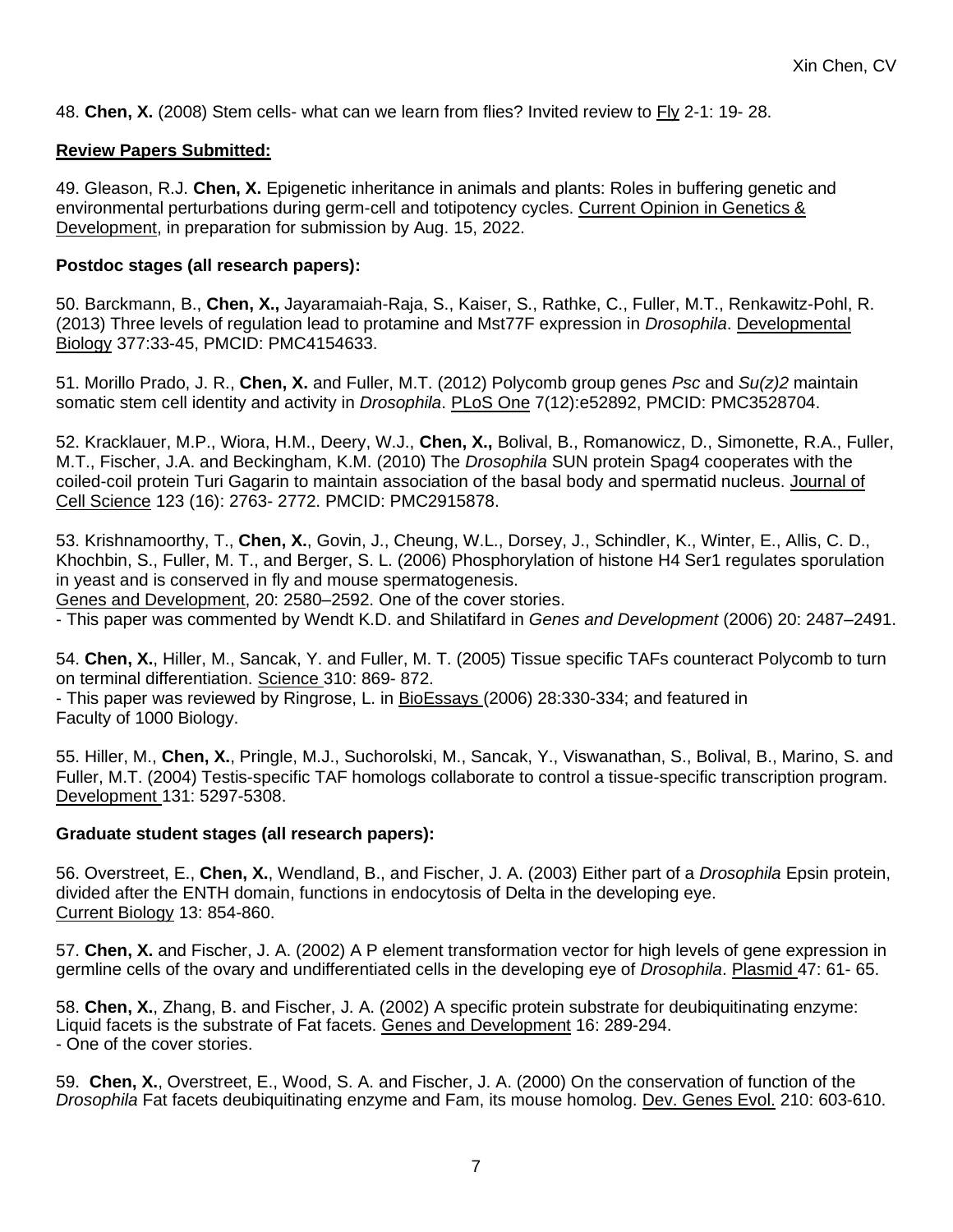60. **Chen, X.**\*, Li, Q.\* and Fischer, J. A. (2000) Genetic analysis of the *Drosophila* DNAprim gene: The function of the 60-kD primase subunit of DNA polymerase opposes the fat facets signaling pathway in the developing eye. Genetics 156: 1787-1795. (\* indicating authors of equal contribution.)

61. **Chen, X.** and Fischer, J. A. (2000) In vivo structure/function analysis of the *Drosophila* fat facets deubiquitinating enzyme gene. Genetics 156: 1829-1836

## **Presentations**

### **Meetings:**

- **2022** Invited speaker at the International Society for Stem Cell Research (ISSCR) workshop "Understanding Stem Cells Through Imaging", "Imaging in the Nervous System" section.
- **2022** Invited speaker at the EMBO workshop on new advances towards EVOCHROMO field, Vienna or Aarhus/Copenhagen in Denmark.
- **2022** Invited speaker, Cell Polarity Signaling Gordon Research Conference, New London, New Hampshire.
- **2022** Invited speaker, The 13th CSHL Meeting on Germ Cells, Cold Spring Harbor.
- **2021** Invited speaker at the Keystone Symposia on Epigenetics, Chromatin, Development and Disease / Chromatin Architecture in Development and Human Health. Fairmont Banff Springs in Banff, AB, Canada, postponed due to COVID-19.
- **2021** Eukaryotic DNA Replication & Genome Maintenance Conference, Sep. 8-12, Cold Spring Harbor Laboratory.
- **2020** Invited speaker at the Annual Retreat for NIH T32 Developmental Biology Training Grant, University of Utah School of Medicine, Salt Lake City, Utah.
- **2020** Invited speaker at 'genetic puzzles' workshop at the Allied Genetics Conference (GSA/TAGC), Washington, DC. Online due to COVID-19.
- **2020** The Socially Distant Centromere" (TSDC) seminar series as part of the Gordon Research Conference
- **2020** Invited speaker, Swedish Epigenetics and Chromatin (Epichrom) meeting, Umeå, Sweden. Cancelled trip due to COVID-19.
- **2020** Invited speaker, 1st International Meeting of "Replication of non-genomic codes**"**, Kyoto, Japan, rescheduled.
- **2020** Invited guest speaker at University of Tokyo institutional retreat, Hakone, Japan, rescheduled.
- **2019** Invited speaker, Keystone Symposia on Leveraging the Revolution in Resolution: Imaging across Scales, Snowbird, Utah.
- **2019** Invited speaker, Gordon Research Conference on Germinal Stem Cell Biology, Hong Kong, China.
- **2019** Award seminar at the 2019 SCBA (Society of Chinese Bioscientists in America) Symposium "Scientific Discovery for Human Health", Kunming, China.
- **2018** Invited speaker, Cold Spring Harbor Asia (CSHA) meeting for "Chromatin, Epigenetics & Transcription", Suzhou, China.
- **2017** Invited speaker, SCBA (Society of Chinese Bioscientists in America) Scientific Symposium at Washington D. C., Mechanistic Insight and Disease Targeting.
- **2017** Invited speaker, 82nd Cold Spring Harbor Laboratory Symposium on Quantitative Biology Chromosome Segregation & Structure, Cold Spring Harbor.
- **2017** Invited speaker, The 50th Anniversary meeting of the Society for the Study of Reproduction, "50 Years of SSR Research, Looking Back and Moving Forward", in a Symposium entitled "Epigenetics in the Germline", Washington, D.C.
- **2017** Invited speaker, Gordon Research Conference (GRC) on Epigenetics titled "Epigenetics in action: from mechanisms to biological impacts", Holderness School, Holderness, New Hampshire.
- **2017** Invited speaker, The Second International Symposium of Epigenetic Mechanism and Human Health, Wuhan, China.
- **2017** Invited speaker, Ray Wu Symposium, The Institute of Biophysics, Chinese Academy of Sciences in Beijing, China.
- **2016** Invited speaker, The International Society for Stem Cell Research (ISSCR) annual meeting, Mechanisms of asymmetric cellular division" session, San Francisco, California.
- **2016** Invited speaker, The 10th CSHL Meeting on Germ Cells, Cold Spring Harbor.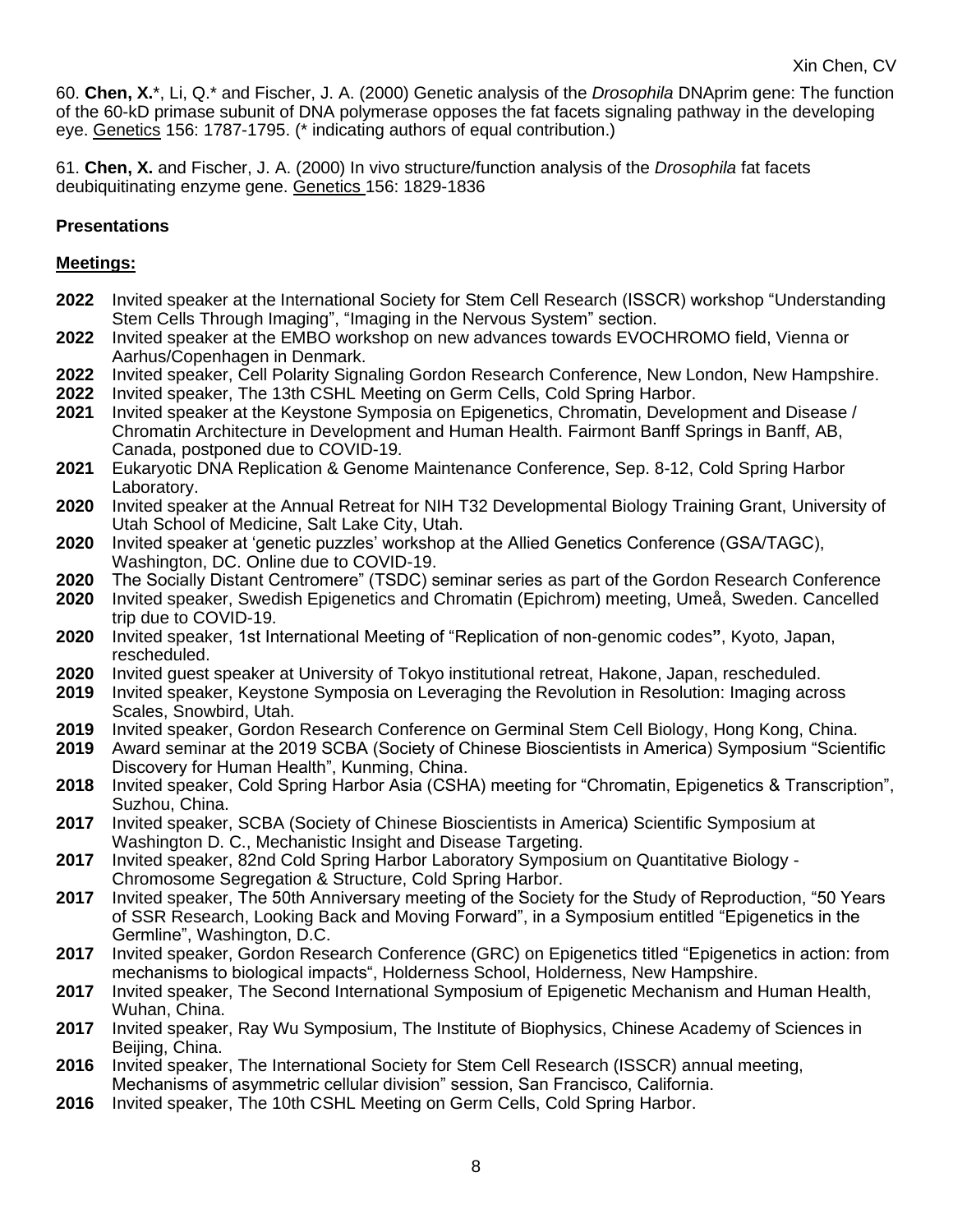- **2016** Invited speaker, The Stem Cell Society Singapore (SCSS) symposium with the theme of "Modeling Cell Fate & Development", Singapore.
- **2016** Invited Keynote speaker, The Royal Society Theo Murphy meetings on "Mechanisms of Asymmetric Cell Division", Chicheley Hall, Chicheley Buckinghamshire, UK.
- **2015** Invited speaker, The 3rd Asia-Pacific Drosophila Research Conference (APDRC3), Beijing, China.
- **2015** Invited speaker, The Onassis Foundation Science Lecture Series 2015 in Biology, Stem Cells: From basic biology to translational research, Heraklion, Crete, Greece.
- **2015** Invited speaker, The 3rd International Symposium of the TRR81 "Chromatin changes in differentiation and malignancy", University of Marburg, Germany.
- **2014** Invited speaker, The 55th Annual Drosophila Research Conference, San Diego, CA.
- **2014** Invited speaker, The Mid-Atlantic Society for Developmental Biology Meeting, Baltimore, MD.
- **2014** Platform presentation selected from abstracts, Crete Drosophila Meeting, Crete, Greece.
- **2014** Invited speaker, Symposium on regenerative medicine, JHMI, Baltimore, MD.
- **2013** Invited speaker, The Key mechanisms in the regulation of testis function, Justus-Liebig-University Giessen, Germany.
- **2013** Invited speaker, Genome Instability and Stem Cell Biology Mini-Symposium, Montreal, Canada.
- 2013 Invited speaker, The 14<sup>th</sup> International Symposium, Society of Chinese Bioscientists in America, Xi'an, China.
- **2013** Invited speaker, The CBIS (Chinese Bioscience Investigator Society) meeting, Cancun, Mexico.
- **2012** Platform presentation selected from abstracts, The 53rd Annual Drosophila Conference, Chicago, IL.
- **2012** Platform presentation selected from abstracts, Crete Drosophila Meeting, Crete, Greece.
- **2012** Platform presentation selected from abstracts, FASEB meeting: Transcriptional Regulation during Cell Growth, Differentiation and Development, Snowmass Village, Colorado.
- **2012** Platform presentation selected from abstracts, Germ Cell meeting at Cold Spring Harbor.
- **2012** Platform presentation selected from abstracts, The Stem Cells and Developmental Mechanisms conference at Cold Spring Harbor Conferences Asia, Suzhou Industrial Park.
- **2011** Invited speaker, The XXIst North American Testis Workshop, Montreal, Canada.
- **2011** Platform presentation selected from abstracts, The 13th International Symposium, Society of Chinese Bioscientists in America, Guangzhou, China.
- **2011** Platform presentation selected from abstracts, The Stem Cell Biology meeting at Cold Spring Harbor.
- **2011** Platform presentation selected from abstracts, FASEB meeting: Transcriptional Regulation during Cell Growth, Differentiation and Development, Snowmass Village, Colorado.
- **2011** Platform presentation selected from abstracts, Germ Cell meeting at Cold Spring Harbor.
- **2008** Platform presentation selected from abstracts, The 49th Annual Drosophila Conference, San Diego, CA.
- **2008** Platform presentation selected from abstracts, International Developmental Systems Biology, Beijing, China.
- **2008** Platform presentation selected from abstracts, FASEB meeting: Transcriptional Regulation during Cell Growth, Differentiation, and Development, Snowmass Village, Colorado.
- **2007** Platform presentation selected from abstracts, The 48th Annual Drosophila Conference, Philadelphia, PA.
- **2007** Platform presentation selected from abstracts, The 10th Mechanisms of Eukaryotic Transcription meeting at Cold Spring Harbor.

## **Meeting Organizer:**

- **2021** Session chair for Eukaryotic DNA Replication & Genome Maintenance Conference, Cold Spring Harbor Laboratory.
- **2021** Reviewer of abstracts for the International Society for Stem Cell Research (ISSCR) Virtual Annual Meeting, June 21-26, 2021.
- **2020** Reviewer of abstracts for the International Society for Stem Cell Research (ISSCR) annual meeting, Boston, MA—changed to virtual.
- **2019** Session Co-Chair for the "Chromatin, epigenetics and genomics" session at the 60th Annual Drosophila Research Conference, Dallas, TX.
- **2016** Reviewer for abstracts for the International Society for Stem Cell Research (ISSCR) annual meeting, San Francisco, CA.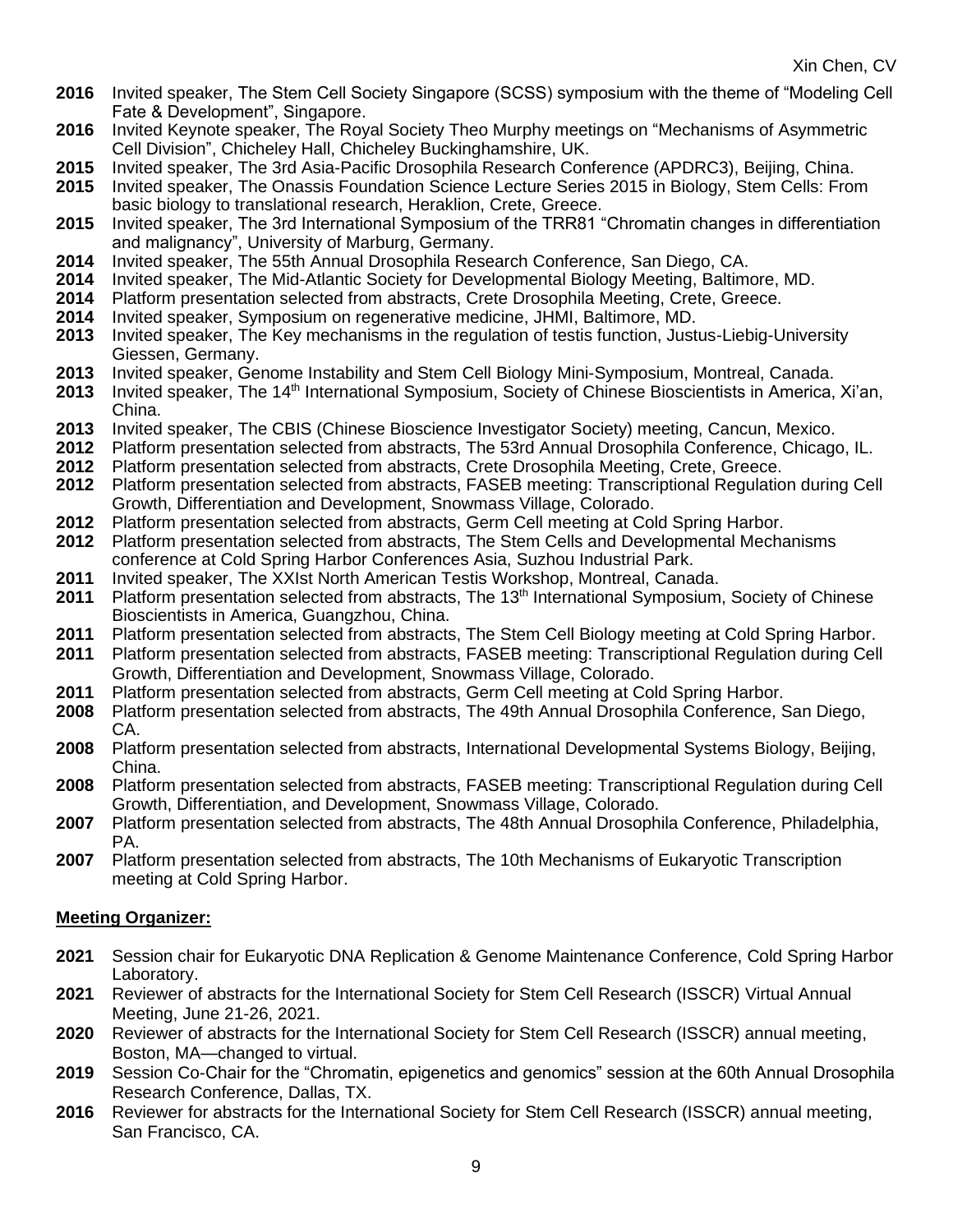- Co-chair for the Multicellular Interactions, Tissues, and Development minisymposium topic at the 2016 ASCB Annual Meeting, San Francisco, CA.
- Session Chair on Chromatin and Epigenetics, The 55th Annual Drosophila Conference, Chicago, IL.
- Session chair, Gene Regulation/Epigenetics Session, The Mid-Atlantic Society for Developmental Biology Meeting, Baltimore, MD.
- Session chair, Cold Spring Harbor Germ Cell Meeting, Cold Spring Harbor, NY.
- Session co-chair, Stem Cell Session, The 14th International Symposium, Society of Chinese Bioscientists in America, Xi'an, China.
- Session Chair, The 49th Annual Drosophila Conference, San Diego, CA.

## **Departmental Seminars:**

- Yale School of Medicine Stem Cell Center, New Haven, CT
- A general seminar series covering all areas of biology organized by Research Institute of Molecular Pathology (IMP), University institutes (Max Perutz Labs), the Institute of Molecular Biotechnology of the Austrian Academy of Sciences (IMBA), the Gregor Mendel Institute (GMI) and Valneva, Vienna Biocenter, Austria
- Department of Biological Sciences, Vanderbilt University
- 2022 Genome, Cell, and Developmental Biology seminar series at Indiana University, Bloomington, Indiana<br>2022 Department of Genome Sciences, University of Washington, Seattle
- Department of Genome Sciences, University of Washington, Seattle
- Department of Biochemistry and Molecular Genetics, University of Colorado School of Medicine, virtual seminar.
- Andre Nussenzweig Wei Yang Virtual Seminar Series, NCI/NIH, virtual seminar.
- Distinguished Scientist lecture series, University of Montreal, virtual seminar.
- DNA Dynamics Webinar Series, "Social DNAing", Columbia University Medical Center, virtual seminar.
- Stem Cells @ Lunch, postdoc invited seminar at the Centre for Stem Cells and Regenerative Medicine at King's College London, virtual seminar.
- Molecular Biosciences, University of Texas at Austin, postponed due to COVID-19.
- Department of Human Genetics, University of Michigan Medical School, virtual seminar.
- International webinar series at Kumamoto University, Japan, virtual seminar.
- Department of Molecular and Human Genetics, Baylor College of Medicine
- Department of Chromosome Biology, Institute of Molecular Embryology and Genetics, Kumamoto University, Japan, rescheduled.
- Barry Berman Memorial Lecture, The George Washington University, Washington, D.C., virtual seminar.
- Biology Department, Emory University, virtual seminar.
- Cell Regulation and Development (CRD) and Cell and Structural Biology Group (CSBG) of the Eunice Kennedy Shriver National Institute of Child Health and Human Development at the National Institutes of Health, invited by post-doc seminar committee
- Shanghai Technology University, Shanghai, China
- Tong Ji Medical School, Shanghai, China
- Department of Molecular Biology, Princeton University, Princeton, NJ
- Cell and Developmental Biology Department, University of Michigan, MI
- Department of Biochemistry and Molecular Biology, Johns Hopkins University Bloomberg School of Public Health, MD
- Morgridge Institute for Research, University of Wisconsin–Madison, WI, Madison
- Department of Genetics, Harvard Medical School, Boston, MA
- Anderson Center for Cancer Research lecture, Rockefeller University, NY
- Department of Biology, University of Texas at San Antonio, San Antonio, TX
- Department of Molecular Biology and Genetics, Cornell University, Ithaca, NY
- The Biochemistry & Biophysics Department, UCSF, San Francisco, CA
- Division of Basic Sciences, Fred Hutchinson Cancer Research Center, Seattle, WA
- Institute of Genetics and Cytology, Northeast Normal University, Changchun, China
- School of Life Sciences, Peking-Tsinghua Center for Life Sciences, Beijing, China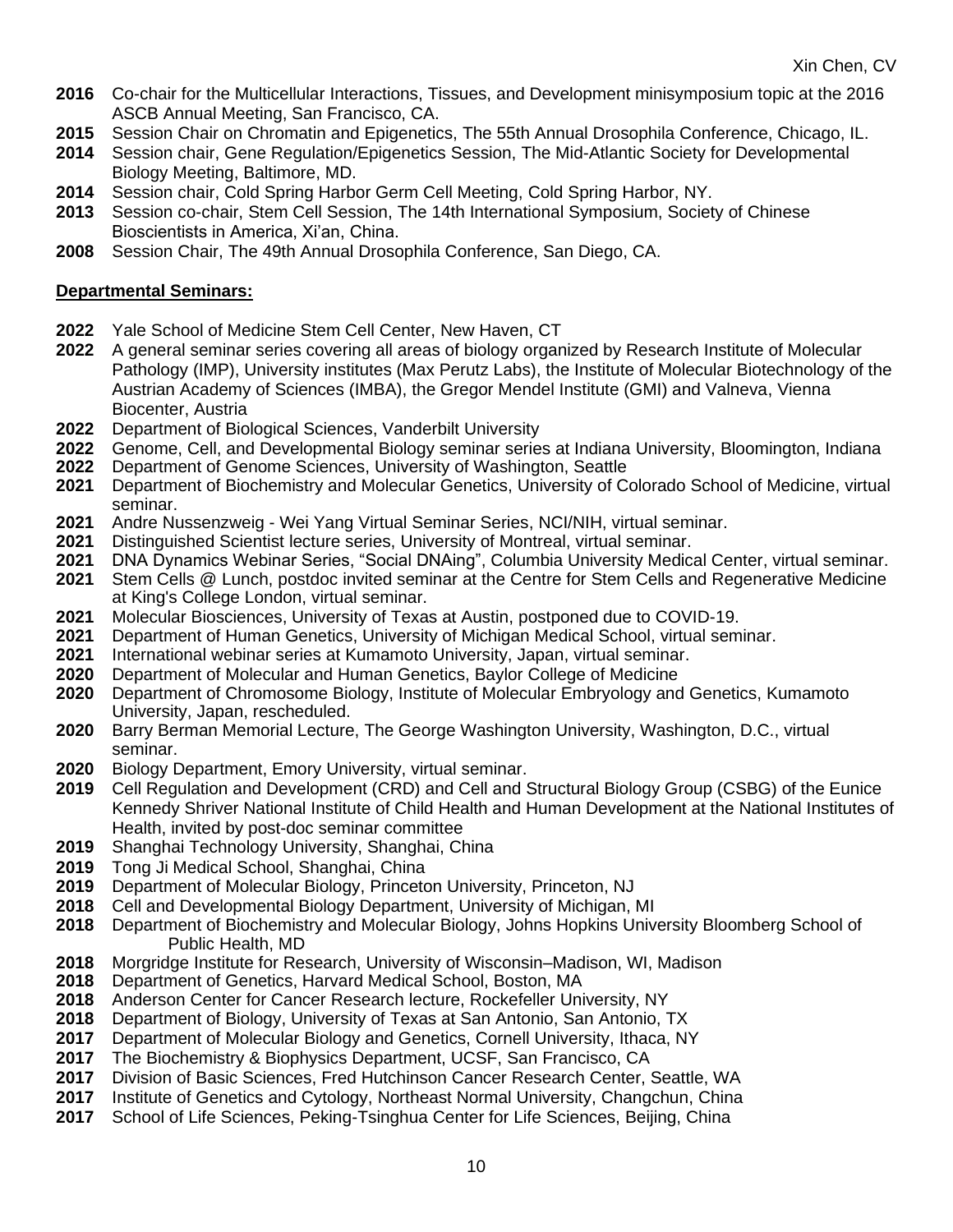- Department of Molecular Biology, Cell Biology and Biochemistry, Brown University BioMed Division, Providence, RI
- Department of Orthopedic Surgery and Neuroscience, Johns Hopkins University School of Medicine, Baltimore, MD
- Department of Molecular and Cellular Biology, Harvard University, Cambridge, MA
- The Children's Hospital of Philadelphia Developmental Biology, Philadelphia, PA
- Yale School of Medicine Stem Cell Center, New Haven, CT
- University of Texas M.D. Anderson Cancer Center, Department of Epigenetics & Molecular Carcinogenesisa, Keynote speaker at the Center for Cancer Epigenetics (CCE) retreat, Smithville, TX
- MCD Biology, University of California at Santa Cruz, Santa Cruz, CA
- Frontiers in Biology Seminar Series, Departments of Developmental Biology, Genetics and Biochemistry, Stanford University, Palo Alto, CA
- Temasek Life Sciences Laboratory (TLL), Singapore
- NIDA IRP, NIH, Baltimore, MD
- Departments of Cell and Developmental Biology, Pediatrics, and Craniofacial Biology, University of Colorado School of Medicine, Denver, CO
- UT Southwestern, Department of Developmental Biology, Dallas, TX
- Rutgers University, Department of Molecular Biology and Biochemistry, Piscataway, NJ
- Genetics and Genomics program, Duke University, NC
- Southern Agriculture University in China, Guangzhou, China
- University of Pennsylvania, Philadelphia, PA
- NIDDK, NIH, Bethesda, MD
- Mayo Clinic Cancer Center, Rochester, MN
- Department of Biomedical Sciences, Cornell University, NY
- University of Illinois, Urbana-Champaign, IL
- The Southeast University, Nanjing, China
- The Reproductive Sciences Program, University of Michigan, MI
- Institute of Biochemistry and Cell Biology, Shanghai Institutes for Biological Sciences (SIBS), Chinese Academy of Sciences, Shanghai, China
- Department of Biochemistry and Molecular Biology, Johns Hopkins University Bloomberg School of Public Health, MD
- The National Institute of Diabetes and Digestive and Kidney Diseases (NIDDK), NIH, MD
- Department of Embryology, Carnegie Institution for Science, the 29th Carnegie Symposium: Journey of the germ cell, invited by postdocs
- Epigenetics Center, Johns Hopkins Medical Institute (JHMI), MD
- The Cleveland Clinic Foundation, OH
- Department of Cell Biology, Johns Hopkins Medical Institute (JHMI), MD
- National Institute of Genetics and Developmental Biology, Beijing, China

## **Professional Activities:**

**Journal Editor:** Board of Reviewing Editors (BRE) member of eLife Editor, Journal of Genetics and Genomics

**Journal Reviews:** Science, Nature Genetics, Developmental Cell, PLoS Biology, PLoS Genetics, Genome Biology, Science Advances, eLife, Cell Reports, Oncogene, Development, PNAS, Molecular Biology of the Cell, Aging Cell, Developmental Biology, Nucleic Acids Research, Journal of Cell Science, Chromosome Research, Journal of Molecular Cell Biology, Nature Communications, BMC Biology, BMC Genomics, BMC Developmental Biology, PLoS Genetics, PLoS One, Fly, Biology of Reproduction, Cell Biology International, Cellular and Molecular Bioengineering, Trends in Genetics, Biochimica et Biophysica Acta (BBA) Gene Regulatory Mechanisms, Journal of Genetics and Genomics, Scientific Reports, iScience, Nature Review **Genetics**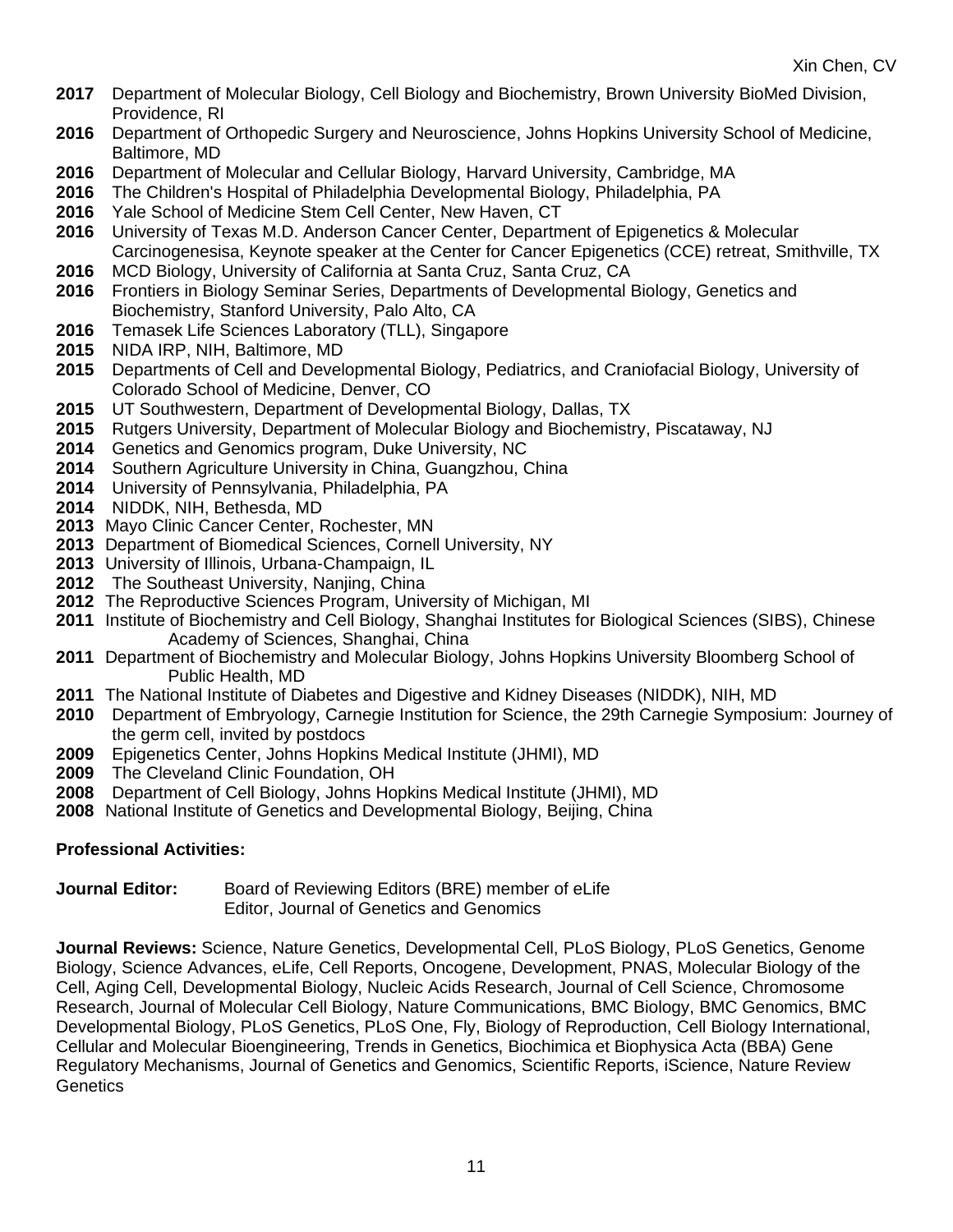**Grant Reviews:** NIGMS Established Investigator R35/MIRA study section (2020 and 2021), Consolidator Grant of the Swedish Research Council (2020), NSF grant reviewer (2011, 2015), U.S.-Israel Binational Science Foundation (2020), The French National Research Agency (ANR, 2011), AFAR (American Federation of Aging Research)'s National Scientific Advisory Council (NSAC, 2012), NIH DEV1 study section *Ad hoc* reviewer (2012), NIH Special Emphasis Panel/Scientific Review Group 2013/05 ZES1 SET-J (TG) 1 (Transgenerational Effects from Environmental Exposures, 2013), Israel Science Foundation (2013), European Research Council (ERC) Starting Grant (2014)

#### **Other Services:**

2022- 2023: Chair of the Membership Committee, member of the SCBA (Society of Chinese Bioscientists in America) Council 2022: Board of Scientific Counselors (BSC) Site Visit review for the Division of Intramural Research (DIR) at NHLBI/NIH

**Membership:** American Society of Genetics, American Society of Cell Biology, Society of Chinese Bioscientists in America, Faculty of 1000 member

#### **Trainees:**

#### **Postdoctoral fellows**

| 2020-        | <b>Binbin Ma</b>                                                                      |
|--------------|---------------------------------------------------------------------------------------|
| 2020-        | Jason Palladino                                                                       |
| 2017-present | Jennifer Urban                                                                        |
| 2015-present | Ryan Gleason                                                                          |
| 2014-present | Rajesh Ranjan                                                                         |
| 2016-2020    | Chinmayi Chandrasekhara                                                               |
| 2012-2017    | Current Position: Assistant Professor, Tong Ji Medical School, China<br>Jing Xie      |
| 2011-2015    | Zhen Shi<br>Current Position: co-founder of H2Clab Co., Ltd., China                   |
| 2008-2015    | Suk Ho Eun<br>Current Position: Staff Scientist at Genomic Research, Inc., Austin, TX |
| 2008-2011    | Qiang Gan<br>Current Position: Scientist for cancer diagnosis at the DiaCarta, Inc.,  |
|              | Richmond, CA                                                                          |
| 2008         | Dongfen Zhang<br>Current Position: Postdoc at University of California, San Diego     |
| 2008-2009    | Selena Kremer-Caldwell<br><b>Current Position: FDA</b>                                |

#### **Ph.D. Graduate Students**

| 2019- present<br>2018- present | Jonathan Snedeker<br>Emily Zion |                                                                   |
|--------------------------------|---------------------------------|-------------------------------------------------------------------|
| 2018- present                  |                                 | Velinda Vidaurre, co-mentorship with Dr. Sua Myong                |
| 2015-2020                      | Elizabeth Kahney                | Current position: Consultant at a consulting company              |
| 2014-2020                      | <b>Matthew Wooten</b>           | Current position: Postdoctoral researcher, Fred Hutchinson        |
|                                | <b>Cancer Research Center</b>   |                                                                   |
| 2011-2016                      | Lijuan Feng                     | Current position: Postdoctoral researcher, Rockefeller University |
| 2009-2014                      | Lama Tarayrah                   | Current position: Postdoctoral researcher, Weizmann Institute     |
| 2009-2014                      | Vuong Tran                      | Current position: Scientist, Split Biosciences, Inc.              |
| 2008-2013                      | Cindy Lim                       | <b>Current position: Senior Staff Scientist, FDA</b>              |

#### **Master Graduate Students**

| 2018-2019 | Carolina Chu      | Defended in May, 2019                                            |
|-----------|-------------------|------------------------------------------------------------------|
| 2013-2014 | Yuping (Derek) Li | Current position: Medical student at Northwestern Medical School |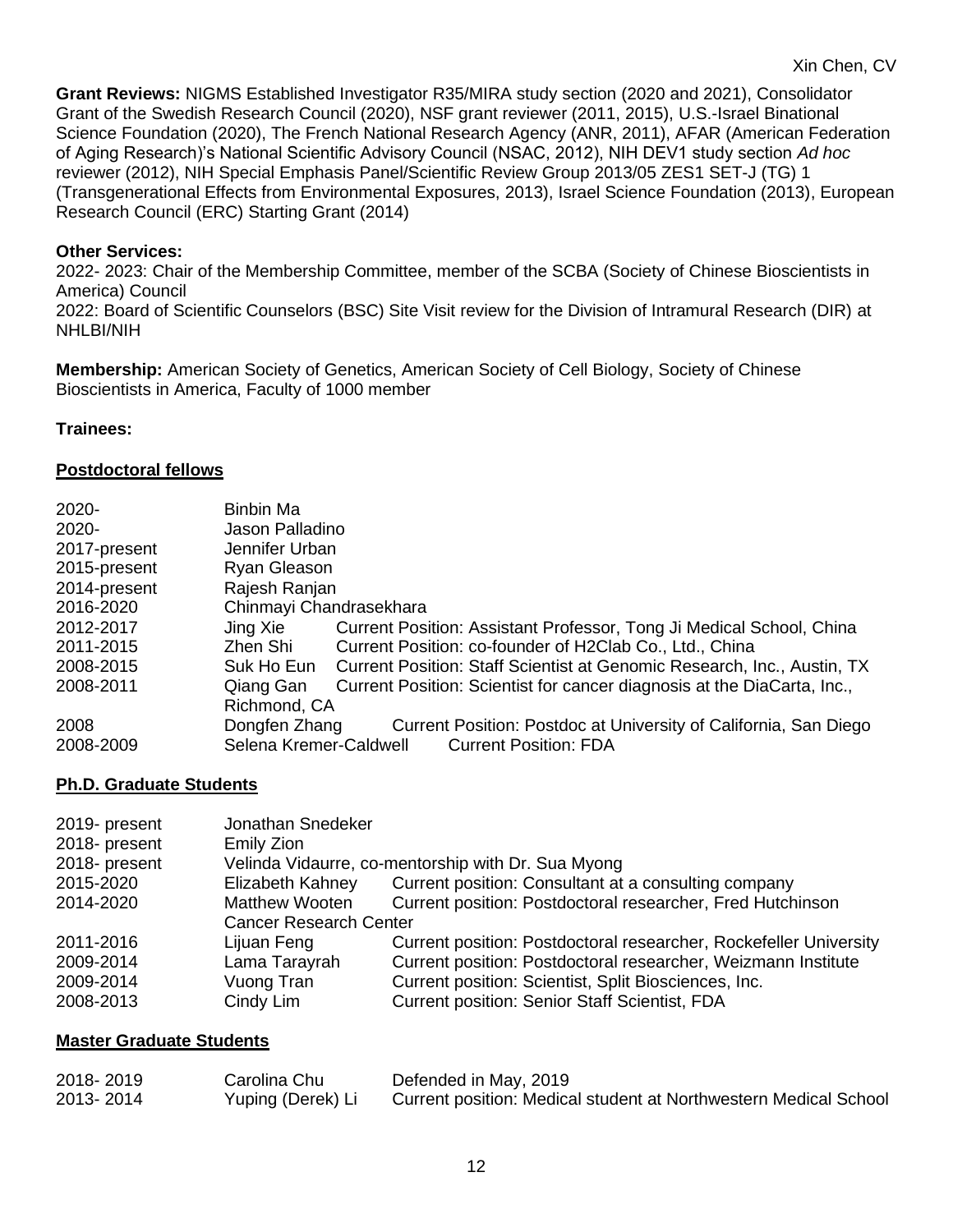## **Undergraduate students**

# **JHU Undergraduate students**

| $2021 -$<br>2020-<br>2019-<br>2019-2021<br>2018-2021<br>2021<br>2019-2021<br>2020-2021<br>2019-2020<br>2019-2020<br>2018-2019<br>2018-2019<br>2018<br>2017-2019<br>2016-2018<br>2016-2018<br>2016-2018<br>2016-2017<br>2015-2018<br>2017<br>2016-2017<br>2015-2016<br>2013-2015<br>2010-2014<br>2013-2014<br>2014<br>2013<br>2011-2013<br>2011-2013<br>2011-2013<br>2011<br>2010<br>2010<br>2009<br>2009-2010 | Luoyi Li<br>Annabelle Song<br>Kristina Rinaldi<br>Jonathan Susilo<br>Wingel Xue<br><b>Tabor Roderiques</b><br>Cindy Ow<br>Si Man Ao leong<br><b>Meletios Alex Tsantilas</b><br>Alexandra Perez<br>Isaiah Gao<br>Erini Papas<br><b>Zanzan Brink</b><br>Carolina Chu<br>Gita Lakshminarayanan<br>Jasmin Johnson<br>Lydia Sohn<br>Roy Cheng<br>Jonathan Snedeker<br>Sweta Sudhir<br>Monica Daubon<br>Aviana Duca<br><b>Katie Moosic</b><br>Yuping (Derek) Li<br><b>Kevin Son</b><br>Alyssa Wenzel<br><b>Wesley Wagers</b><br>Cindy Zhang<br><b>Michael Park</b><br><b>Patrick Stoiber</b><br>Desty Muturi<br>Dong Won Kim<br>Julia Zhang<br>Rodrigo Gacel Arzate Mejía, from Mexico Genome Institute<br>Michele Ly |
|---------------------------------------------------------------------------------------------------------------------------------------------------------------------------------------------------------------------------------------------------------------------------------------------------------------------------------------------------------------------------------------------------------------|-----------------------------------------------------------------------------------------------------------------------------------------------------------------------------------------------------------------------------------------------------------------------------------------------------------------------------------------------------------------------------------------------------------------------------------------------------------------------------------------------------------------------------------------------------------------------------------------------------------------------------------------------------------------------------------------------------------------|
|                                                                                                                                                                                                                                                                                                                                                                                                               |                                                                                                                                                                                                                                                                                                                                                                                                                                                                                                                                                                                                                                                                                                                 |
|                                                                                                                                                                                                                                                                                                                                                                                                               |                                                                                                                                                                                                                                                                                                                                                                                                                                                                                                                                                                                                                                                                                                                 |
| 2008-2009                                                                                                                                                                                                                                                                                                                                                                                                     | <b>Ankit Vartak</b>                                                                                                                                                                                                                                                                                                                                                                                                                                                                                                                                                                                                                                                                                             |
| 2008-2010                                                                                                                                                                                                                                                                                                                                                                                                     | Caitlin Choi                                                                                                                                                                                                                                                                                                                                                                                                                                                                                                                                                                                                                                                                                                    |
| 2008                                                                                                                                                                                                                                                                                                                                                                                                          | Esteban Escobar                                                                                                                                                                                                                                                                                                                                                                                                                                                                                                                                                                                                                                                                                                 |
| 2008-2009                                                                                                                                                                                                                                                                                                                                                                                                     | Andrew Mo                                                                                                                                                                                                                                                                                                                                                                                                                                                                                                                                                                                                                                                                                                       |
| 2008-2009                                                                                                                                                                                                                                                                                                                                                                                                     | Derek Ho                                                                                                                                                                                                                                                                                                                                                                                                                                                                                                                                                                                                                                                                                                        |
| 2008                                                                                                                                                                                                                                                                                                                                                                                                          | Roxanne Radi                                                                                                                                                                                                                                                                                                                                                                                                                                                                                                                                                                                                                                                                                                    |
| 2008                                                                                                                                                                                                                                                                                                                                                                                                          | Shamini Parameswaran                                                                                                                                                                                                                                                                                                                                                                                                                                                                                                                                                                                                                                                                                            |

## **Summer Research non-Hopkins Undergraduate Students**

| 2021 | <b>Christopher Semancik</b> |
|------|-----------------------------|
| 2019 | Anh Phan                    |
| 2018 | Rio Salazar                 |
| 2017 | Kailah Ortiz                |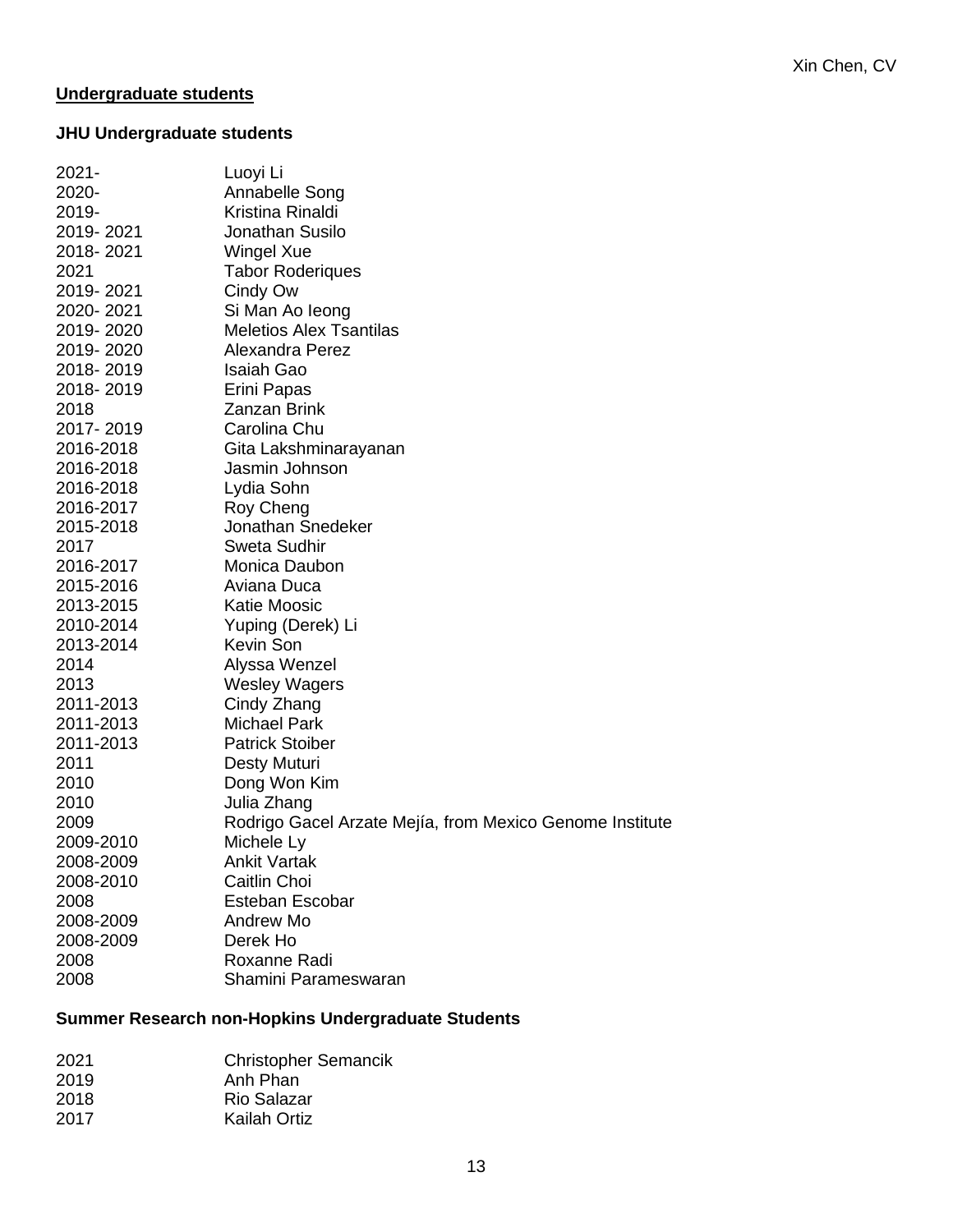| 2017 | Sabrina Bracero       |
|------|-----------------------|
| 2016 | Linda Yarfi           |
| 2015 | Rebecca Tay           |
| 2014 | Savannah Klein        |
| 2013 | Aurelia Mapps         |
| 2012 | <b>Martha Newell</b>  |
| 2012 | <b>Anthony Loder</b>  |
| 2011 | <b>Heather Wright</b> |
| 2010 | <b>Tim Pierpont</b>   |
|      |                       |

**Community Service:** Research mentor to one high school student (Ben Henry) from Baltimore Polytechnic Institute (2011). Speaker in "Women Serious about Science" series, Baltimore Polytechnic Institute (2009)

## **Selected Talks by Lab Members:**

- Rajesh Ranjan, Oral presentation selected from abstracts, the Genetics Society of America Research Conference.
- Emily Zion, Oral presentation selected from abstracts, Keystone Symposia on Epigenetic Mechanisms and the Treatment of Cancer, rescheduled due to COVID-19.
- Rajesh Ranjan, Platform presentation, ASCB Meeting. Online due to COVID-19.
- Ryan Gleason, Oral presentation, the Genetics Society of America Research Conference. Online due to COVID-19.
- Jennifer Urban, "Rising Star" at DNA Dynamics Webinar Series, "Social DNAing", Columbia University Medical Center. Online due to COVID-19.
- Emily Zion, Oral presentation selected from abstracts, Keystone Symposia on Tissue Plasticity: Preservation and Alteration of Cellular Identity. Online due to COVID-19.
- Rajesh Ranjan, Oral presentation, Cold Spring Harbor Laboratory Virtual Meeting: Germ Cell Biology Rajesh Ranjan, Platform presentation, Invited speaker at 'genetic puzzles' workshop at the Allied Genetics Conference (GSA/TAGC), Washington, DC. Online due to COVID-19.
- Elizabeth Kahney, Platform presentation, the 2nd Epigenetics Conference, Fusion Conferences, Bahamas
- Rajesh Ranjan, Platform presentation, ASCB|EMBO Meeting, Washington, DC.
- Emily Zion, Platform presentation, Cold Spring Harbor Laboratory Meeting: Stem Cell Biology
- Matthew Wooten, Platform presentation, Epigenetics Gordon Research Conference (GRC), Holderness School, Holderness, New Hampshire.
- Matthew Wooten, Platform presentation, the 60th Annual Drosophila Research Conference, Dallas.
- Ryan Gleason, Platform presentation, the *C. elegans* Research Conference, Los Angeles, CA.
- Rajesh Ranjan, The Mid-Atlantic Mitosis and Meiosis Meeting, Baltimore, MD.
- Elizabeth Kahney, Platform presentation, Germ Cell meeting at Cold Spring Harbor.
- Matthew Wooten, Platform presentation, the 57th Annual Drosophila Research Conference, Florida.
- Lijuan Feng, Platform presentation, the 57th Annual Drosophila Research Conference, Florida.
- Rajesh Ranjan, Presentation at Minisymposium, 2016 ASCB Annual Meeting, San Francisco, CA.
- Lijuan Feng, Platform presentation, the 56th Annual Drosophila Research Conference, Chicago.
- Jing Xie, Platform presentation, The 3rd Asia-Pacific Drosophila Research Conference (APDRC3), Beiling, China.
- Vuong Tran, Platform presentation, Cold Spring Harbor Epigenetics & Chromatin Meeting.
- Lama Tarayrah, Platform presentation, The 3rd Palestinian Forum for Biomedical Research Symposium, Alquds University, Jerusalem, Israel.
- Cindy Lim, Platform presentation, International Proteolysis Society meeting, San Diego, CA.

## **Grants/Awards for Lab Members**

## **Postdocs:**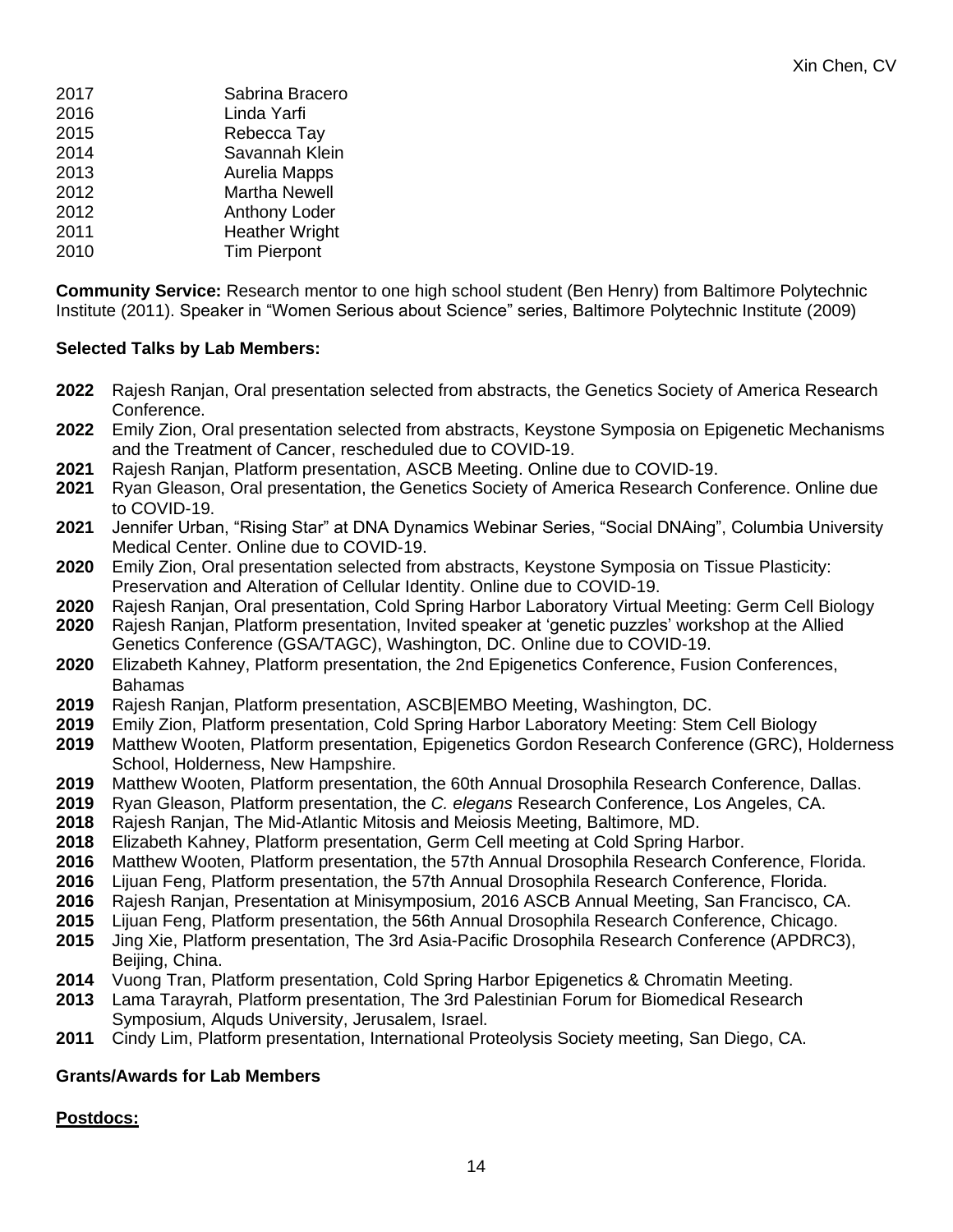- Jennifer Urban, MOSAIC Scholar, NIGMS/NIH Pathway to Independence Award (K99/R00)
- Binbin Ma, Poster Prize, the first place, SCBA Winter Symposium
- Jennifer Urban, American Cancer Society Postdoc Fellowship
- Ryan Gleason, NIH Pathway to Independence Award (K99/R00)
- Chinmayi Chandrasekhara, Ruth L. Kirschstein National Research Service Award for Individual Postdoctoral Fellows (F32 NRSA).
- Jing Xie, The Young One Thousand Scientists Program in China
- Ryan Gleason, Ruth L. Kirschstein National Research Service Award for Individual Postdoctoral Fellows (F32 NRSA).
- Jing Xie, Poster Prize, Cell, Molecular, Developmental Biology and Biophysics (CMDB) Graduate Program JHU Retreat
- Suk Ho Eun, Poster Prize, CMDB retreat

## **Graduate students:**

- Jonathan Snedeker**,** Ruth L. Kirschstein National Research Service Award for Individual Predoctoral Fellows (F31 NRSA).
- Emily Zion, Ruth L. Kirschstein National Research Service Award for Individual Predoctoral Fellows (F31 NRSA).
- Velinda Vidaurre, Ruth L. Kirschstein National Research Service Award for Individual Predoctoral Fellows (F31 NRSA).
- Elizabeth Kahney, Poster Prize, CMDB retreat.
- Elizabeth Kahney, Ruth L. Kirschstein National Research Service Award for Individual Predoctoral Fellows (F31 NRSA).
- Lijuan Feng, Oppenheimer Thesis Award, The CMDB Graduate Program
- Matthew Wooten, Poster Prize, CMDB retreat.
- Matthew Wooten, Ruth L. Kirschstein National Research Service Award for Individual Predoctoral Fellows (F31 NRSA).
- Matthew Wooten, Travel fellowship for The Onassis Foundation Science Lecture Series in Biology, Stem Cells: From basic biology to translational research, Heraklion, Crete, Greece, July 06 - 10, 2015.
- Matthew Wooten, Travel fellowship for The 3rd Asia-Pacific Drosophila Research Conference (APDRC3), Beijing, China, May 11-14, 2015.
- Vuong Tran as one of the ten finalist winners of the ASCB Kaluza Prize supported by Beckman-Coulter.
- Vuong Tran and Cindy Lim, the 54th Annual Drosophila Research Conference image award finalist.
- Vuong Tran, "Hot topic" oral presentation at CMDB retreat.
- Lama Tarayrah, Travel fellowship for CDB symposium on Epigenetic Landscape in Development and Disease, Mar. 14-16, Kobe, Japan.
- Cindy Lim, Outstanding Research Poster Award at the Regulated Proteolysis of Cell Surface Proteins Gordon conference (4 awards were given in total).
- Cindy Lim, Travel award selected by the International Proteolysis Society (IPS) Council to go to the 2011 IPS meeting at San Diego, CA
- Lama Tarayrah, Ruth L. Kirschstein National Research Service Award for Individual Predoctoral Fellows (F31 NRSA) fellowship.
- Cindy Lim, Poster Prize, CMDB retreat.
- Lama Tarayrah, Poster Prize, CMDB retreat.

#### **Undergraduate students:**

- Cindy Ow, the Beta Beta Beta Research Foundation Award
- Jonathan Snedeker, Owen Scholars Fellowship
- Jonathan Snedeker, The McElroy Award for meritorious research in the biological sciences
- Roy Cheng, Provost's Undergraduate Research Award (PURA)
- Jonathan Snedeker, Provost's Undergraduate Research Award (PURA)
- Jonathan Snedeker, The Woodrow Wilson Undergraduate Research Fellowship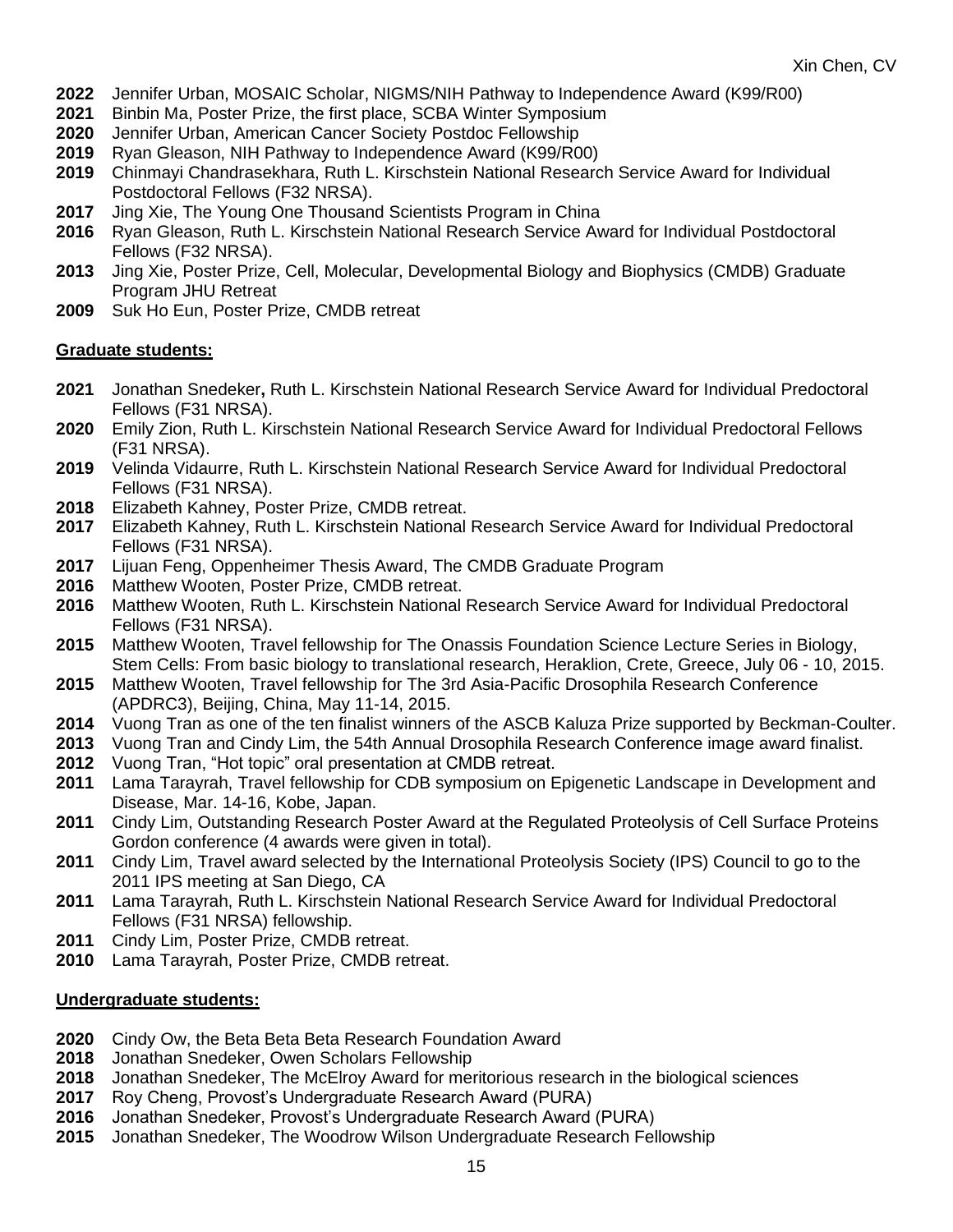- **2013** Derek Yuping Li, The Danny Lee Award for meritorious research in the biological sciences
- **2011** Heather Wright, the NSF SURE program student working in my lab in summer, 2011, Poster presentation at the SACNAS (San Jose, CA).
- **2010** Andrew Mo, The Danny Lee Award for meritorious research in the biological sciences.
- **2010** Dong Won Kim, The Woodrow Wilson Undergraduate Research Fellowship.

#### **Teaching and University Service**

### **Teaching:**

| Spring              | 2008-present Genomes & Development (020.637)<br>Graduate core course of approximately 15-25 students<br>Co-teach with Mark Van Doren, Allan Spradling, Alex Bortvin, James Taylor, Cheng-Min Fan,<br>Marnie Halpern, Joe Gall, William Ludington.<br>I teach 1/3 of this 3-credit class and also am the director of the course from 2016 |
|---------------------|------------------------------------------------------------------------------------------------------------------------------------------------------------------------------------------------------------------------------------------------------------------------------------------------------------------------------------------|
| Fall                | 2016-present Epigenetics (020.385)<br>Upper level elective course for undergraduate students of approximately 20 students<br>I teach 1/2 of this 3-credit class with John Kim                                                                                                                                                            |
| 2012-2017<br>Spring | Stem Cell & the Biology of Aging and Disease (020.337)<br>Upper level elective course for undergraduate students of approximately 120-160 students<br>I teach one 2-hour lecture as a team teaching course with Barry Zirkin and other faculty                                                                                           |
| 2010-2014<br>Fall   | Stem cell biology (020.620)<br>Upper level elective course for undergraduate students of approximately 15 students<br>I teach 1/2 of this 2-credit class with Yixian Zheng in 2010, 2012 and 2014                                                                                                                                        |
| 2009-2012<br>Spring | Developmental Biology (020.363)<br>Undergraduate course of approximately 140-160 students<br>I teach 1/3-1/2 of this 3-credit class with Mark Van Doren and Carolyn Norris                                                                                                                                                               |
| 2009-2012<br>Spring | Epigenetics (ME:260.710)<br>Graduate course of 20-30 students<br>Co-teach with Andy Feinberg and other faculty at School of Medicine                                                                                                                                                                                                     |
| 2013<br>Fall        | Stem Cells and the Biology of Aging and Disease (120.627)<br>Graduate class of 25-40 students<br>Co-teach with Daniela Drummond-Barbosa and other faculty at School of Public Health                                                                                                                                                     |

## **Support of Graduate Students:**

- 2008-present Mentor for 10 Graduate Student Thesis Research (see Trainees)
- 2008-present Mentor for 52 Graduate Student Rotations (≥ 4 students per year)
- 2008-present Thesis committee member for 33 Graduate Students (including 6 students from JHMI, 1 student from JHSPH and 2 students from NIH)
- 2008-present Administered Graduate Board Oral Exam for 60 Graduate Students

#### **Support of Undergraduate Students:**

2008-present Mentor for 32 Undergraduate Students' Research (see Trainees, including 1 visiting student from Mexico)